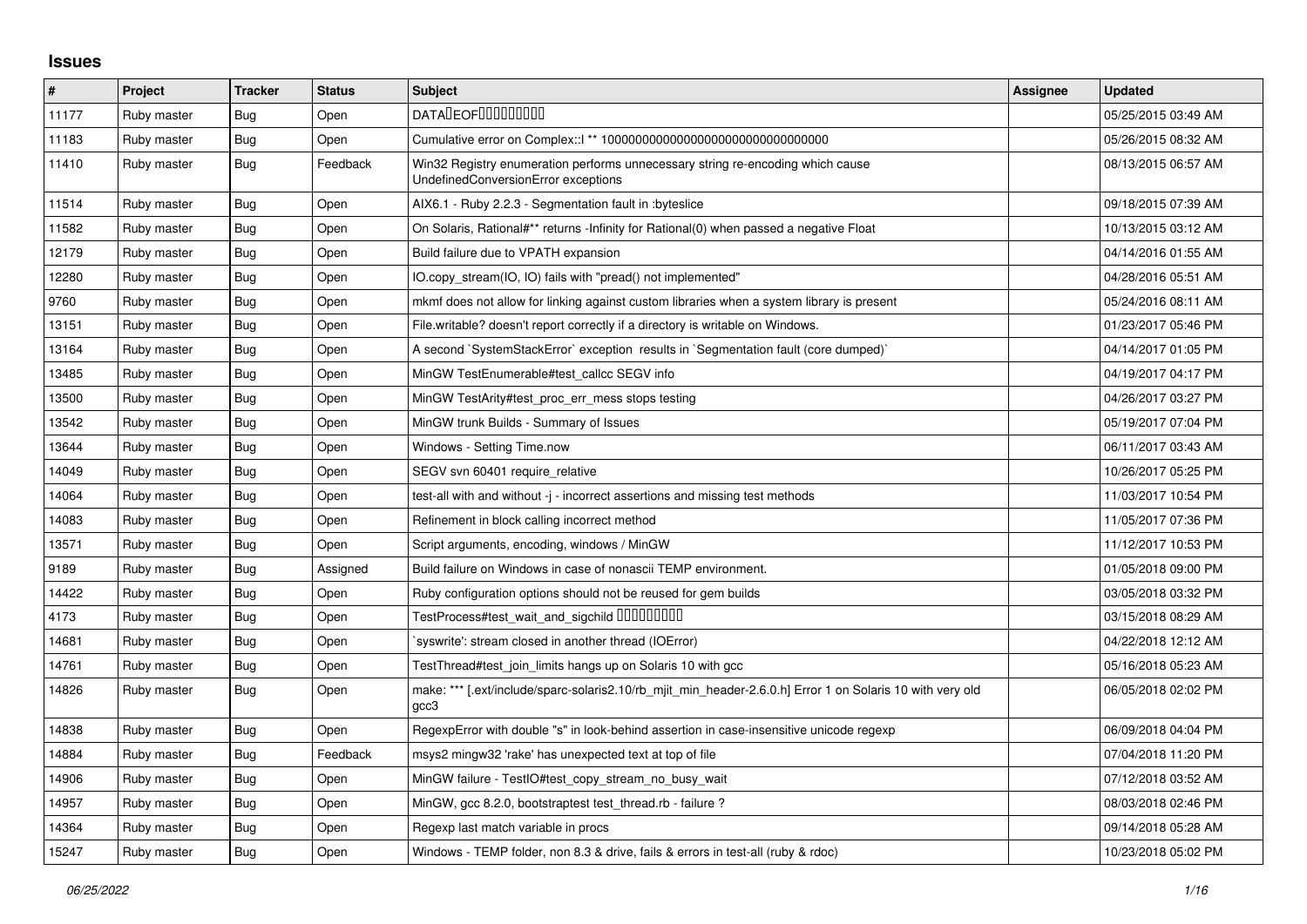| $\vert$ # | Project     | <b>Tracker</b> | <b>Status</b> | <b>Subject</b>                                                                                                                                        | Assignee | <b>Updated</b>      |
|-----------|-------------|----------------|---------------|-------------------------------------------------------------------------------------------------------------------------------------------------------|----------|---------------------|
| 15310     | Ruby master | <b>Bug</b>     | Open          | [PATCH] thread pthread.c: close race from UBF TIMER and non-GVL-releasing thread                                                                      |          | 11/20/2018 12:50 AM |
| 15367     | Ruby master | <b>Bug</b>     | Open          | IO.select is not resumed when io-object gets closed                                                                                                   |          | 12/03/2018 10:22 AM |
| 15386     | Ruby master | Bug            | Open          | [PATCH] io.c (rb_io_check_char_readable): do not io_fflush buffered sockets                                                                           |          | 12/06/2018 11:38 AM |
| 14474     | Ruby master | <b>Bug</b>     | Open          | skip "TestException#test_thread_signal_location" as known bug                                                                                         |          | 12/10/2018 07:09 AM |
| 15423     | Ruby master | <b>Bug</b>     | Open          | fork leapfrog leaks memory on FreeBSD 11.2                                                                                                            |          | 12/16/2018 02:28 PM |
| 15599     | Ruby master | <b>Bug</b>     | Open          | Mixing autoload and require causes deadlock and incomplete definition.                                                                                |          | 02/12/2019 01:40 PM |
| 15598     | Ruby master | <b>Bug</b>     | Open          | Deadlock on mutual reference of autoloaded constants                                                                                                  |          | 03/20/2019 10:58 AM |
| 15438     | Ruby master | Bug            | Open          | Threads can't switch faster than TIME_QUANTUM_(NSEC USEC MSEC)                                                                                        |          | 03/25/2019 08:53 PM |
| 13220     | Ruby master | Bug            | Feedback      | Enhance support of Unicode strings manipulation                                                                                                       |          | 06/14/2019 08:58 PM |
| 10436     | Ruby master | <b>Bug</b>     | Open          | ruby -c and ripper inconsistency: m(&nil) {}                                                                                                          |          | 08/27/2019 12:08 AM |
| 16145     | Ruby master | <b>Bug</b>     | Open          | regexp match error if mixing /i, character classes, and utf8                                                                                          |          | 09/06/2019 05:52 AM |
| 16158     | Ruby master | Bug            | Open          | "st" Character Sequence In Regex Look-Behind Causes Illegal Pattern Error When Combined With POSIX<br>Bracket Expressions And Case Insensitivity Flag |          | 09/17/2019 09:37 AM |
| 16265     | Ruby master | <b>Bug</b>     | Open          | Test (spec) failure using current MSYS2 tools, related to -fstack-protector and possibly<br>D_FORTIFY_SOURCE=2                                        |          | 12/03/2019 03:09 PM |
| 16288     | Ruby master | <b>Bug</b>     | Open          | Segmentation fault with finalizers, threads                                                                                                           |          | 12/19/2019 07:46 PM |
| 15787     | Ruby master | Bug            | Feedback      | LoadError by EPERM on read-only volume                                                                                                                |          | 12/29/2019 06:46 AM |
| 14418     | Ruby master | <b>Bug</b>     | Open          | ruby 2.5 slow regexp execution                                                                                                                        |          | 12/29/2019 10:34 AM |
| 12500     | Ruby master | <b>Bug</b>     | Open          | TestProcess#test_aspawn_too_long_path fails on mips with "argument too big"                                                                           |          | 12/29/2019 10:38 AM |
| 8185      | Ruby master | <b>Bug</b>     | Open          | Thread/fork issue                                                                                                                                     |          | 12/30/2019 03:00 AM |
| 9435      | Ruby master | <b>Bug</b>     | Open          | Kernel.system problem                                                                                                                                 |          | 12/30/2019 03:00 AM |
| 16493     | Ruby master | <b>Bug</b>     | Open          | TestThreadQueue#test_thr_kill is flaky on AArch64                                                                                                     |          | 01/09/2020 09:39 AM |
| 14387     | Ruby master | <b>Bug</b>     | Open          | Ruby 2.5 <sup>D</sup> Alpine Linux 000000000000 SystemStackError 00000                                                                                |          | 04/21/2020 03:13 PM |
| 16905     | Ruby master | Bug            | Open          | Ruby required to build Ruby on Haiku?                                                                                                                 |          | 05/24/2020 08:08 AM |
| 16927     | Ruby master | <b>Bug</b>     | Open          | String#tr won't return the expected result for some sign with diacritics                                                                              |          | 06/01/2020 05:24 AM |
| 16959     | Ruby master | <b>Bug</b>     | Open          | Weakmap has specs and third-party usage despite being a private API                                                                                   |          | 06/13/2020 08:54 PM |
| 16820     | Ruby master | <b>Bug</b>     | Open          | LEGAL is out of sync                                                                                                                                  |          | 08/19/2020 11:08 AM |
| 17037     | Ruby master | <b>Bug</b>     | Open          | rounding of Rational#to_f                                                                                                                             |          | 08/26/2020 03:54 AM |
| 16997     | Ruby master | Bug            | Open          | IO#gets converts some \r\n to \n with universal_newline: false                                                                                        |          | 08/26/2020 05:20 PM |
| 17132     | Ruby master | <b>Bug</b>     | Feedback      | vcs.rb doesn't detect git submodules as vcs                                                                                                           |          | 08/31/2020 11:31 AM |
| 17180     | Ruby master | <b>Bug</b>     | Open          | Ractor and constant referencing                                                                                                                       |          | 09/20/2020 05:43 PM |
| 17159     | Ruby master | <b>Bug</b>     | Open          | extend 'define_method' for Ractor                                                                                                                     |          | 10/29/2020 04:06 PM |
| 17383     | Ruby master | <b>Bug</b>     | Open          | 3.0 recursion memory speed issues                                                                                                                     |          | 12/09/2020 05:41 PM |
| 17337     | Ruby master | <b>Bug</b>     | Open          | Don't embed Ruby build-time configuration in Ruby                                                                                                     |          | 12/21/2020 04:17 PM |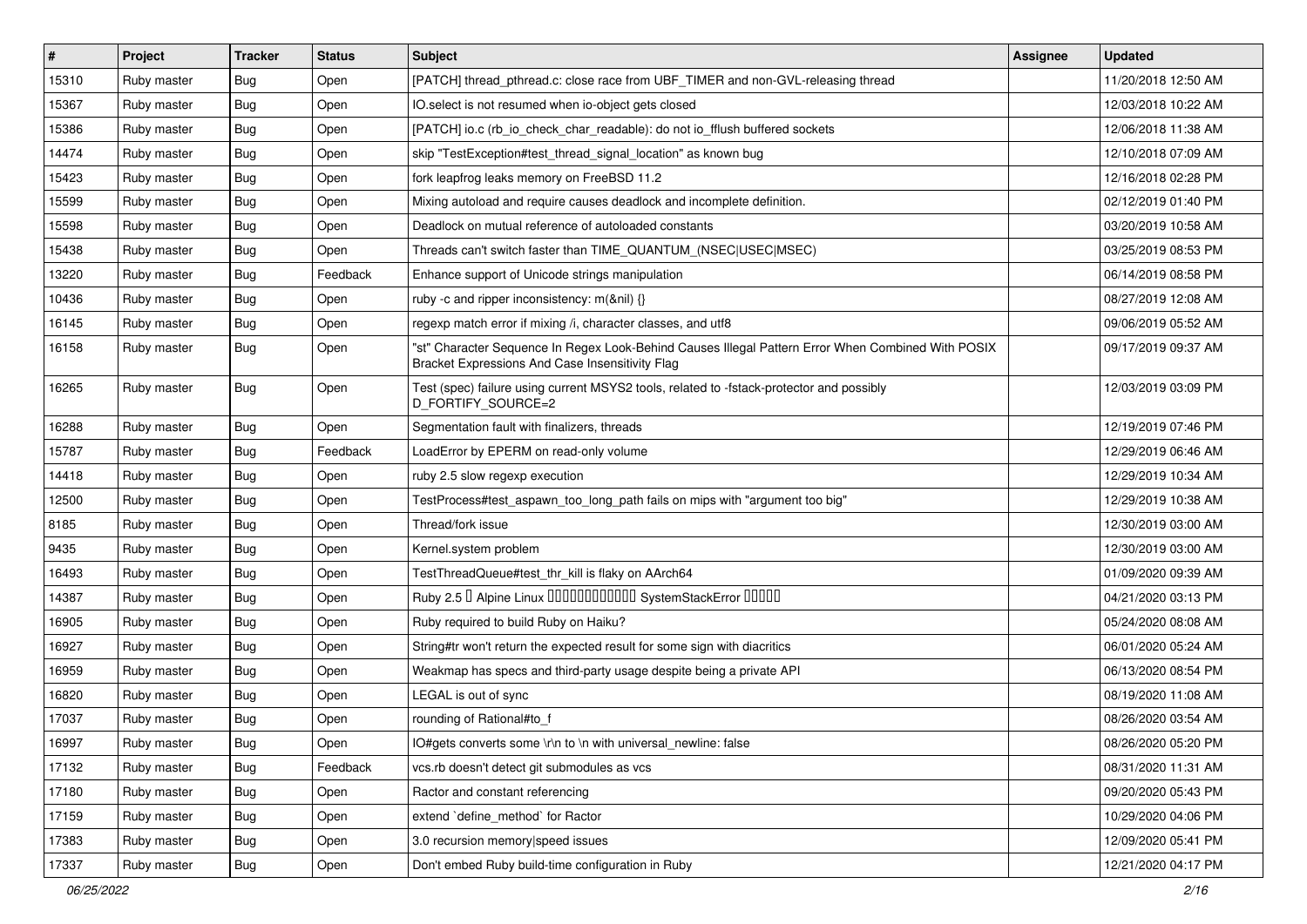| $\vert$ # | Project     | <b>Tracker</b> | <b>Status</b> | Subject                                                                                                                 | <b>Assignee</b> | <b>Updated</b>      |
|-----------|-------------|----------------|---------------|-------------------------------------------------------------------------------------------------------------------------|-----------------|---------------------|
| 17506     | Ruby master | Bug            | Open          | Ractor isolation broken by ThreadGroup                                                                                  |                 | 01/03/2021 08:05 PM |
| 17373     | Ruby master | <b>Bug</b>     | Open          | Ruby 3.0 is slower at Discourse bench than Ruby 2.7                                                                     |                 | 01/04/2021 06:47 AM |
| 17646     | Ruby master | Bug            | Open          | Check for `_builtin_mul_overflow` with `long long` arguments                                                            |                 | 02/19/2021 06:19 PM |
| 14480     | Ruby master | Bug            | Open          | miniruby crashing when compiled with -O2 or -O1 on aarch64                                                              |                 | 02/23/2021 10:35 AM |
| 16810     | Ruby master | <b>Bug</b>     | Open          | ruby segfaults on s390x with musl libc                                                                                  |                 | 03/05/2021 01:38 AM |
| 17680     | Ruby master | <b>Bug</b>     | Open          | tab completion no longer works on irb3.0                                                                                |                 | 03/13/2021 08:06 AM |
| 17142     | Ruby master | <b>Bug</b>     | Open          | Ruby fails to build in AIX                                                                                              |                 | 03/20/2021 07:08 AM |
| 17354     | Ruby master | <b>Bug</b>     | Open          | Module#const source location is misleading for constants awaiting autoload                                              |                 | 03/26/2021 05:56 PM |
| 12689     | Ruby master | <b>Bug</b>     | Open          | Thread isolation of $\gamma$ and $\gamma$                                                                               |                 | 04/01/2021 08:51 PM |
| 11230     | Ruby master | <b>Bug</b>     | Open          | Should rb_struct_s_members() be public API?                                                                             |                 | 04/17/2021 05:06 PM |
| 17817     | Ruby master | <b>Bug</b>     | Open          | --jit outputs ./tmp/_ruby_mjit_*.h: No such file or directory on with TMP                                               |                 | 04/22/2021 11:57 AM |
| 17792     | Ruby master | <b>Bug</b>     | Open          | make notes and make test fail with Ruby3.0.1p64 RaspberryPI 4B Ubuntu 20.10 ARM64                                       |                 | 05/23/2021 08:23 PM |
| 17926     | Ruby master | <b>Bug</b>     | Open          | spec/ruby/core/file/atime_spec.rb: a random failing test on Travis ppc64le                                              |                 | 06/02/2021 04:35 PM |
| 17925     | Ruby master | Bug            | Open          | Pattern matching syntax using semicolon one-line                                                                        |                 | 06/04/2021 03:08 PM |
| 17989     | Ruby master | Bug            | Open          | Case insensitive Regexps do not handle characters with overlapping case foldings                                        |                 | 06/15/2021 11:43 AM |
| 17990     | Ruby master | Bug            | Open          | Inconsistent behavior of Regexp quantifiers over characters with complex case foldings                                  |                 | 06/15/2021 11:59 AM |
| 17999     | Ruby master | <b>Bug</b>     | Open          | TestMethod#test_zsuper intermittent timeout error on raspbian10-aarch64 CI                                              |                 | 06/18/2021 01:33 AM |
| 14582     | Ruby master | <b>Bug</b>     | Open          | Unable to use `method_entry` and `method_return` tracing probes since 2.5                                               |                 | 06/18/2021 06:08 PM |
| 18009     | Ruby master | <b>Bug</b>     | Open          | Regexps \w and \W with /i option and /u option produce inconsistent results under nested negation and<br>intersection   |                 | 06/28/2021 09:09 AM |
| 18010     | Ruby master | Bug            | Open          | Character class with single character gets case-folded with following string                                            |                 | 06/28/2021 09:30 AM |
| 18012     | Ruby master | Bug            | Open          | Case-insensitive character classes can only match multiple code points when top-level character class is<br>not negated |                 | 06/29/2021 08:35 AM |
| 18013     | Ruby master | Bug            | Open          | Unexpected results when mxiing negated character classes and case-folding                                               |                 | 06/29/2021 12:05 PM |
| 17931     | Ruby master | <b>Bug</b>     | Open          | Compile fails setup option nodynamic                                                                                    |                 | 07/07/2021 08:51 AM |
| 15993     | Ruby master | <b>Bug</b>     | Open          | 'require' doesn't work if there are Cyrillic chars in the path to Ruby dir                                              |                 | 07/09/2021 04:08 PM |
| 18049     | Ruby master | <b>Bug</b>     | Feedback      | Cannot build ruby-3.0.2 on NetBSD                                                                                       |                 | 08/01/2021 12:36 AM |
| 18080     | Ruby master | <b>Bug</b>     | Open          | Syntax error on one-line pattern matching                                                                               |                 | 08/18/2021 12:38 AM |
| 15428     | Ruby master | Bug            | Open          | Refactor Proc#>> and #<<                                                                                                |                 | 08/20/2021 06:31 PM |
| 18129     | Ruby master | <b>Bug</b>     | Open          | Ractor-incompatible global variables can be accessed through alias                                                      |                 | 08/23/2021 10:08 PM |
| 17722     | Ruby master | Bug            | Open          | define method with shareable results in "defined in a different Ractor"                                                 |                 | 08/24/2021 12:03 PM |
| 18131     | Ruby master | Bug            | Open          | addr2line.c: Some inlined functions mistakenly shown                                                                    |                 | 08/24/2021 07:59 PM |
| 18144     | Ruby master | <b>Bug</b>     | Open          | Timeout not working while regular expression match is running                                                           |                 | 09/02/2021 07:08 AM |
| 18152     | Ruby master | <b>Bug</b>     | Open          | Fix theoretical bug with signals + qsort                                                                                |                 | 09/08/2021 03:38 PM |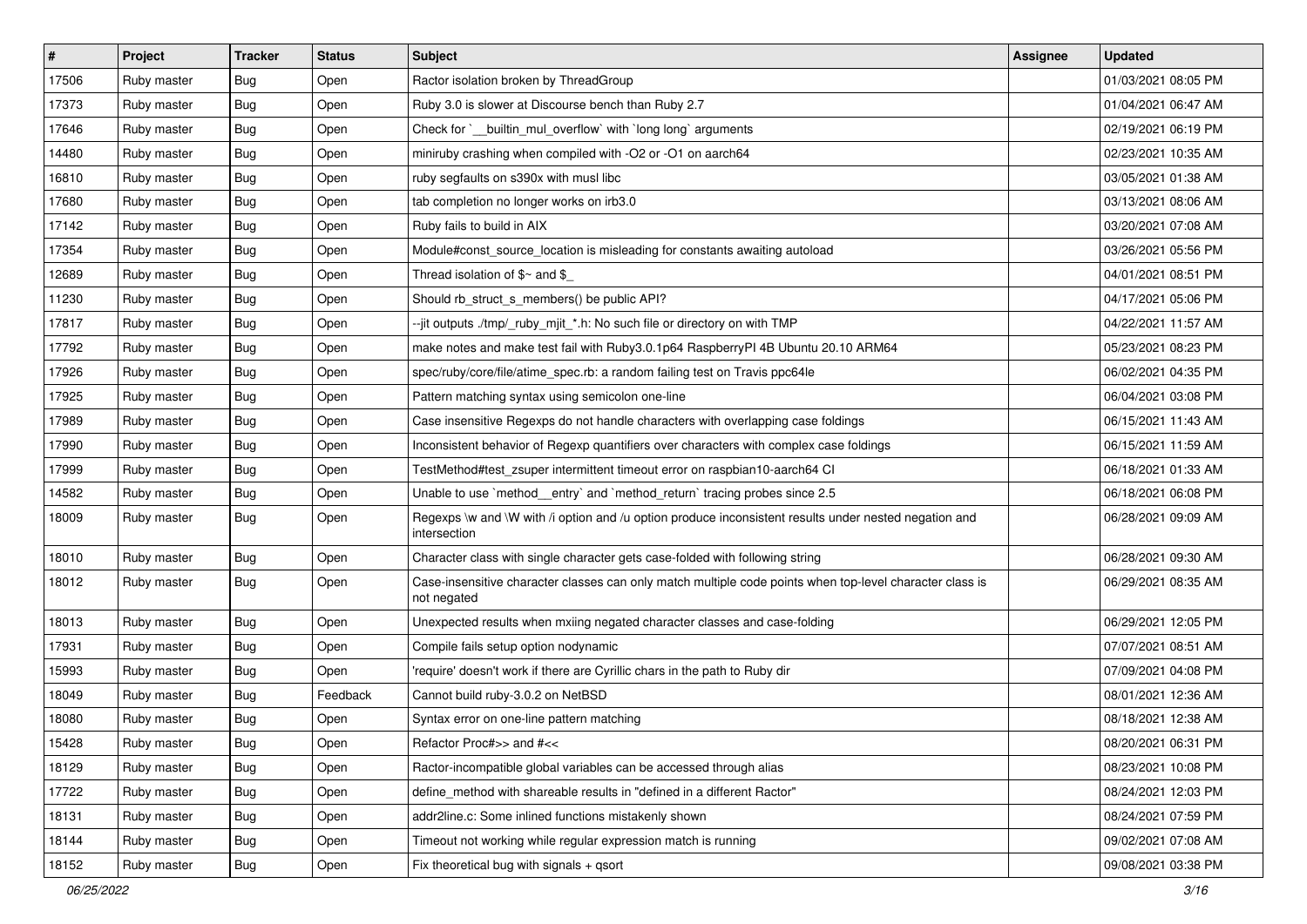| #     | Project     | <b>Tracker</b> | <b>Status</b> | Subject                                                                                                                    | Assignee | <b>Updated</b>      |
|-------|-------------|----------------|---------------|----------------------------------------------------------------------------------------------------------------------------|----------|---------------------|
| 17878 | Ruby master | <b>Bug</b>     | Open          | bootstraptest/test_ractor.rb:224 a random failing test with "The outgoing-port is already closed<br>(Ractor::ClosedError)" |          | 09/13/2021 01:10 PM |
| 18186 | Ruby master | <b>Bug</b>     | Open          | SEGV with system command - MinGW?                                                                                          |          | 09/22/2021 03:20 PM |
| 17774 | Ruby master | <b>Bug</b>     | Open          | Quantified empty group causes regex to fail                                                                                |          | 10/13/2021 04:43 PM |
| 16953 | Ruby master | Bug            | Feedback      | Windows bash bin files removed in master                                                                                   |          | 10/15/2021 01:57 AM |
| 17146 | Ruby master | <b>Bug</b>     | Open          | Queue operations are allowed after it is frozen                                                                            |          | 10/20/2021 08:32 PM |
| 18255 | Ruby master | <b>Bug</b>     | Open          | ioctl zeroes the last buffer byte                                                                                          |          | 10/25/2021 08:13 AM |
| 18269 | Ruby master | <b>Bug</b>     | Open          | trace_opt_not and trace_opt_regexpmatch2 insns are indistinguishable                                                       |          | 11/12/2021 07:44 AM |
| 18338 | Ruby master | <b>Bug</b>     | Open          | Encoding.default_external = Encoding::UTF_16BE may add a wrongly-encoded string to<br>\$LOADED_FEATURES                    |          | 11/15/2021 07:32 AM |
| 18359 | Ruby master | <b>Bug</b>     | Open          | [Windows MinGW] warning Please include winsock2.h before windows.h                                                         |          | 11/23/2021 05:07 PM |
| 18379 | Ruby master | <b>Bug</b>     | Open          | [CI] Windows mingw/ucrt - test-all timeout failures                                                                        |          | 12/02/2021 02:23 AM |
| 17765 | Ruby master | Bug            | Feedback      | Segmentation fault when calling String#gsub                                                                                |          | 12/02/2021 06:57 PM |
| 18073 | Ruby master | <b>Bug</b>     | Open          | test/ruby/test_jit.rb: "error: invalid use of '__builtin_va_arg_pack ()" on Ruby 2.7.4 on gcc 4.8.5                        |          | 12/03/2021 03:04 PM |
| 18393 | Ruby master | <b>Bug</b>     | Open          | TestReadline#test_interrupt_in_other_thread fails on armv7hl                                                               |          | 12/07/2021 02:03 PM |
| 16920 | Ruby master | <b>Bug</b>     | Open          | TestThread#test_signal_at_join fails on aarch64                                                                            |          | 12/07/2021 02:17 PM |
| 17799 | Ruby master | <b>Bug</b>     | Open          | Seg fault in rb_class_clear_method_cache                                                                                   |          | 12/09/2021 05:39 AM |
| 18412 | Ruby master | <b>Bug</b>     | Open          | Segfault in test_ractor.rb                                                                                                 |          | 12/17/2021 04:23 AM |
| 18413 | Ruby master | <b>Bug</b>     | Open          | Segfault in `ripper/lexer.rb`                                                                                              |          | 12/17/2021 04:49 PM |
| 18380 | Ruby master | <b>Bug</b>     | Open          | TestAddressResolve#test_socket_getnameinfo_domain_blocking test failures                                                   |          | 12/21/2021 04:22 PM |
| 18430 | Ruby master | <b>Bug</b>     | Feedback      | Raspberry Pi 3.0.3 Compile Issue                                                                                           |          | 12/28/2021 12:46 AM |
| 18456 | Ruby master | <b>Bug</b>     | Open          | rdoc non-determinism: module includes can be added once or twice to generated .ri                                          |          | 01/01/2022 11:16 PM |
| 18132 | Ruby master | <b>Bug</b>     | Open          | TODO: fix ccan/list thread safety                                                                                          |          | 01/02/2022 08:22 AM |
| 18457 | Ruby master | <b>Bug</b>     | Open          | ruby 2.7.5 fiddle/types.rb use uint32_t but fiddle/cparser.rb lacks uint32_t                                               |          | 01/03/2022 01:00 PM |
| 18454 | Ruby master | <b>Bug</b>     | Open          | YJIT slowing down key Discourse benchmarks                                                                                 |          | 01/04/2022 08:45 AM |
| 18473 | Ruby master | <b>Bug</b>     | Open          | Raw data in Socket:: Option#inspect on Amazon Linux 2                                                                      |          | 01/11/2022 02:13 PM |
| 18472 | Ruby master | <b>Bug</b>     | Open          | rb_w32_map_errno is not found on Ruby-3.1.0                                                                                |          | 01/13/2022 09:59 AM |
| 18492 | Ruby master | <b>Bug</b>     | Open          | 'rb_rescue2' inside 'rb_protect' segfaults on Windows                                                                      |          | 01/14/2022 03:17 PM |
| 18429 | Ruby master | Bug            | Open          | Configure ruby-3.0.3 on Solaris 10 Unknown keyword 'URL' in './ruby.tmp.pc'                                                |          | 01/18/2022 09:15 PM |
| 18506 | Ruby master | <b>Bug</b>     | Open          | make and make install rebuild items every time unnecessarily - sometimes causing races in parallel installs                |          | 01/21/2022 01:46 PM |
| 18510 | Ruby master | Bug            | Open          | Unexpected waiting for console when starting ruby on windows                                                               |          | 01/23/2022 02:53 PM |
| 18507 | Ruby master | <b>Bug</b>     | Open          | Incorrect target os detection in configure script                                                                          |          | 01/25/2022 08:57 AM |
| 18518 | Ruby master | <b>Bug</b>     | Open          | NoMemoryError + [FATAL] failed to allocate memory for twice 1 << large                                                     |          | 01/28/2022 01:40 PM |
| 11064 | Ruby master | Bug            | Open          | #singleton_methods for objects with special singleton_class returns an empty array                                         |          | 01/31/2022 05:02 AM |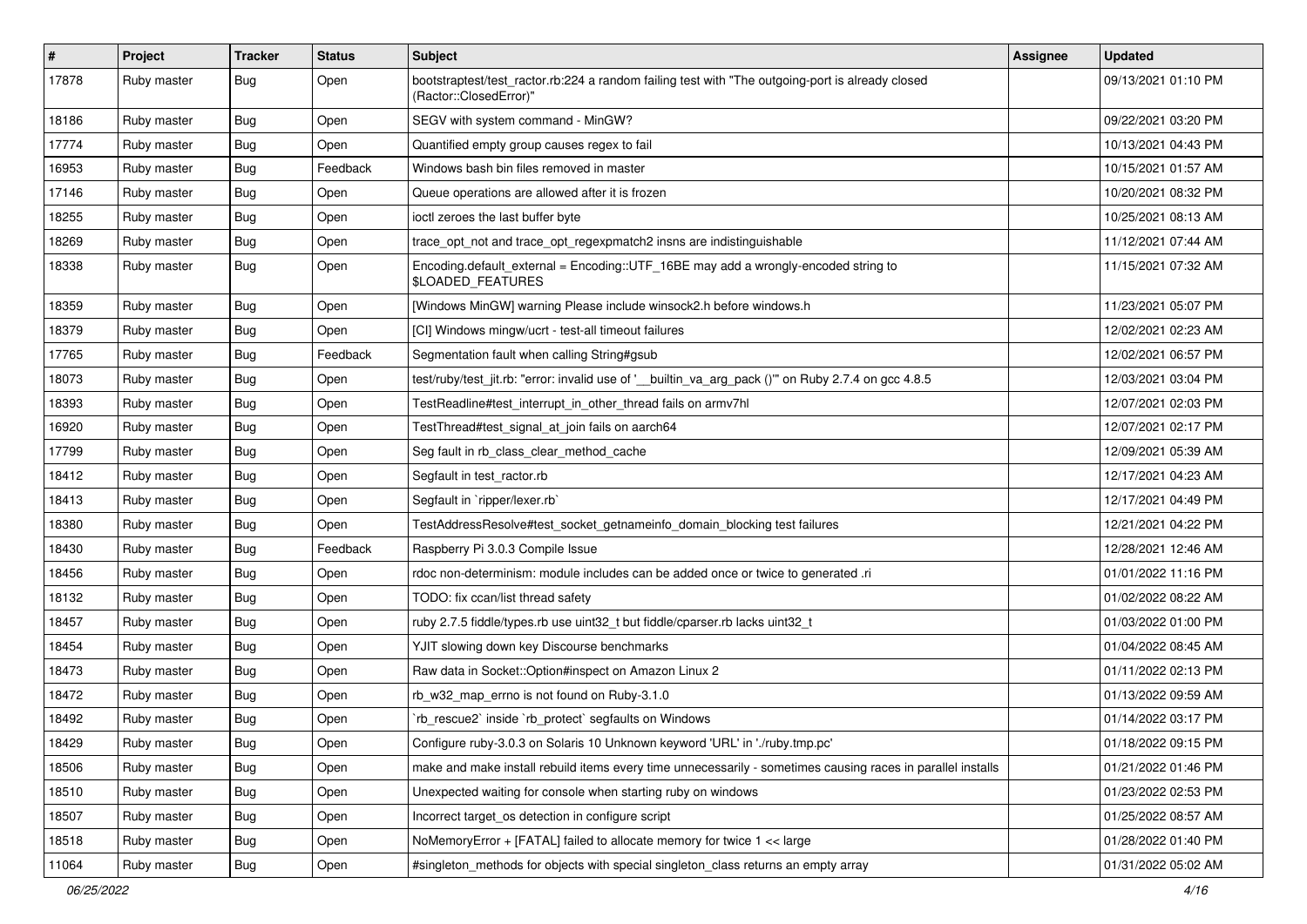| $\vert$ # | Project     | <b>Tracker</b> | <b>Status</b> | Subject                                                                                              | Assignee | <b>Updated</b>      |
|-----------|-------------|----------------|---------------|------------------------------------------------------------------------------------------------------|----------|---------------------|
| 17263     | Ruby master | <b>Bug</b>     | Open          | Fiber context switch degrades with number of fibers, limit on number of fibers                       |          | 01/31/2022 02:47 PM |
| 18257     | Ruby master | <b>Bug</b>     | Open          | rb_mRubyVMFrozenCore is broken by GC run                                                             |          | 02/10/2022 12:36 PM |
| 18476     | Ruby master | <b>Bug</b>     | Open          | Call to require stuck forever after receiving EAGAIN on writev when running with zeus                |          | 02/28/2022 02:55 PM |
| 18607     | Ruby master | <b>Bug</b>     | Feedback      | Ruby 2.7.5 fails to configure on macOS Monterey on mac with M1 Pro                                   |          | 03/04/2022 01:08 PM |
| 18616     | Ruby master | <b>Bug</b>     | Open          | Error with clang(1) on MacOS due to _declspec()                                                      |          | 03/09/2022 10:50 AM |
| 18580     | Ruby master | <b>Bug</b>     | Open          | Range#include? inconsistency for beginless String ranges                                             |          | 03/09/2022 10:22 PM |
| 18661     | Ruby master | <b>Bug</b>     | Open          | Net::HTTP behavior changed between 2.6 and 3.1 on windows.                                           |          | 03/25/2022 01:57 PM |
| 18396     | Ruby master | <b>Bug</b>     | Open          | An unexpected "hash value omission" syntax error when without parentheses call expr follows          |          | 03/29/2022 09:58 PM |
| 18247     | Ruby master | <b>Bug</b>     | Open          | weird results for `Array#slice` or `Array#[]` with argument of type `Enumerator::ArithmeticSequence` |          | 03/30/2022 11:05 PM |
| 18605     | Ruby master | <b>Bug</b>     | Open          | Fails to run on (newer) 32bit Windows with ucrt                                                      |          | 04/01/2022 07:52 AM |
| 18674     | Ruby master | <b>Bug</b>     | Open          | Build failure `make up` with WSL2                                                                    |          | 04/01/2022 08:51 AM |
| 18455     | Ruby master | <b>Bug</b>     | Open          | IO#close` has poor performance and difficult to understand semantics.                                |          | 04/04/2022 02:02 AM |
| 18686     | Ruby master | <b>Bug</b>     | Open          | Regexp supporting unexpected age properties in Ruby < 3.2                                            |          | 04/08/2022 06:52 PM |
| 18733     | Ruby master | <b>Bug</b>     | Open          | Ruby GC problems cause performance issue with Ractor                                                 |          | 04/15/2022 09:13 AM |
| 18738     | Ruby master | <b>Bug</b>     | Open          | IRB can't recognize heredoc after words                                                              |          | 04/18/2022 12:00 AM |
| 18743     | Ruby master | <b>Bug</b>     | Open          | Enumerator#next / peek re-use each others stacktraces                                                |          | 04/19/2022 02:42 PM |
| 18622     | Ruby master | <b>Bug</b>     | Open          | const_get still looks in Object, while lexical constant lookup no longer does                        |          | 04/22/2022 11:26 AM |
| 18737     | Ruby master | <b>Bug</b>     | Open          | Windows 'require' is case independent                                                                |          | 04/22/2022 06:18 PM |
| 18731     | Ruby master | <b>Bug</b>     | Open          | Parallel test-all sometimes does not run at all some tests                                           |          | 04/23/2022 12:58 PM |
| 18133     | Ruby master | <b>Bug</b>     | Assigned      | LTO: TestGCCompact#test_ast_compacts segfaults on i686                                               |          | 04/23/2022 04:19 PM |
| 18740     | Ruby master | <b>Bug</b>     | Open          | Use of rightward assignment changes line number needed for line-targeted TracePoint                  |          | 04/27/2022 09:56 AM |
| 18759     | Ruby master | <b>Bug</b>     | Open          | snapshot-ruby_2_7: test failure on macos-12                                                          |          | 04/28/2022 12:18 AM |
| 18758     | Ruby master | <b>Bug</b>     | Open          | Ruby fails to build on M1 Mac when x86 Homebrew is installed                                         |          | 04/28/2022 03:19 PM |
| 18750     | Ruby master | <b>Bug</b>     | Feedback      | Segmentation fault on SIGINT when waiting in TracePoint handler                                      |          | 04/29/2022 10:47 AM |
| 18760     | Ruby master | <b>Bug</b>     | Open          | Ractors vs "skynet" microbenchmark                                                                   |          | 05/02/2022 11:36 PM |
| 18764     | Ruby master | <b>Bug</b>     | Open          | Build Error when Using msys2-mingw64 and Ruby 3.2                                                    |          | 05/10/2022 06:48 AM |
| 18763     | Ruby master | Bug            | Open          | The configure option "--with-openssl-dir" has lower precedence than pkg-config                       |          | 05/11/2022 11:39 AM |
| 18784     | Ruby master | Bug            | Open          | FileUtils.rm_f and `FileUtils.rm_rf` should not mask exceptions                                      |          | 05/16/2022 09:04 AM |
| 18789     | Ruby master | <b>Bug</b>     | Open          | make test-bundled-gems failed after make install                                                     |          | 05/18/2022 01:01 AM |
| 18751     | Ruby master | <b>Bug</b>     | Open          | Regression on master for Method#== when comparing public with private method                         |          | 05/18/2022 01:27 AM |
| 18782     | Ruby master | <b>Bug</b>     | Open          | Race conditions in autoload when loading the same feature with multiple threads.                     |          | 05/18/2022 09:22 PM |
| 18783     | Ruby master | <b>Bug</b>     | Open          | OptionParser should recognize "-" as an optional argument                                            |          | 05/19/2022 12:15 AM |
| 18794     | Ruby master | Bug            | Open          | Windows ucrt - intermittent SEGV TestObjSpace#test_reachable_objects_during_iteration                |          | 05/20/2022 05:19 PM |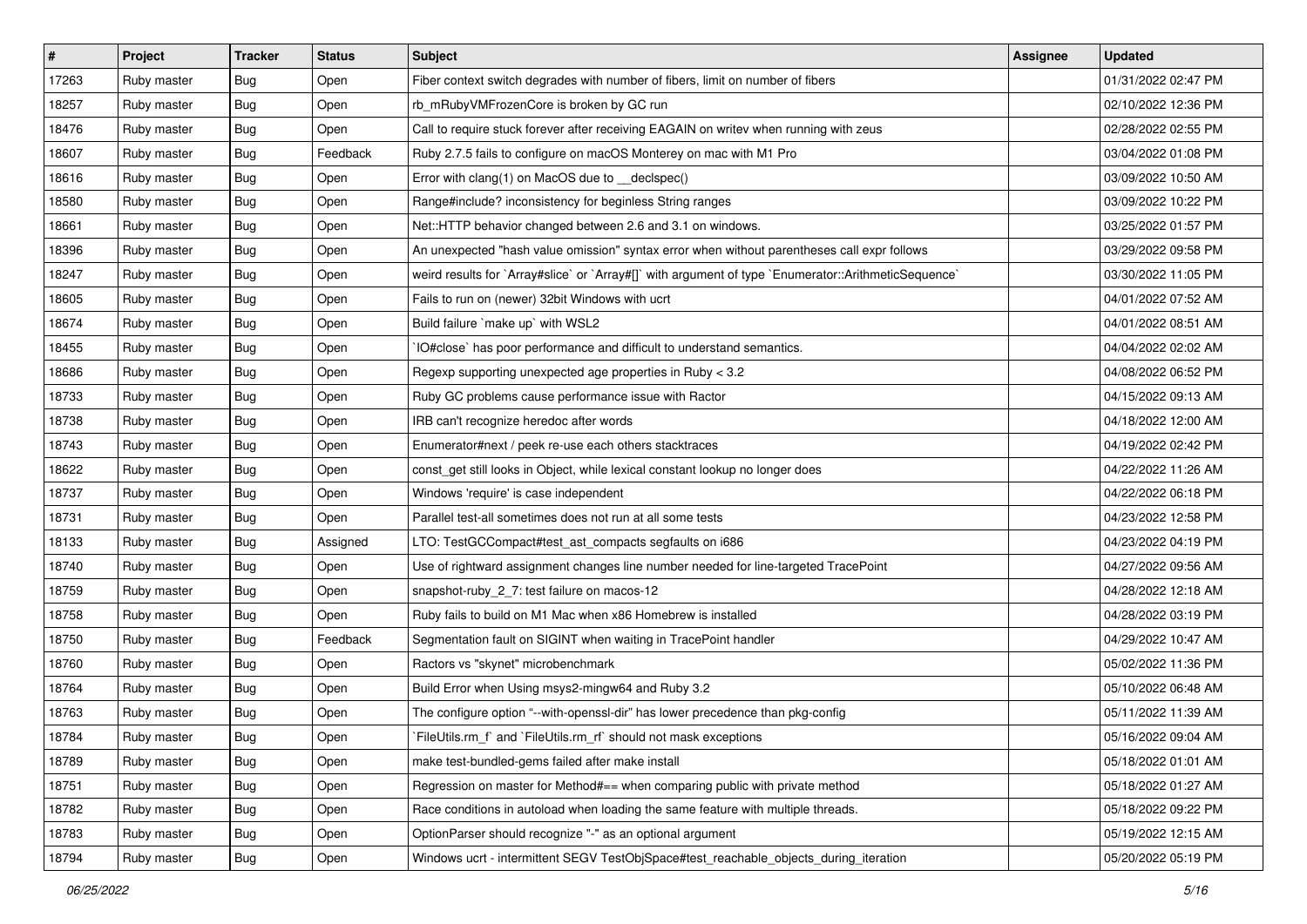| $\vert$ # | Project     | <b>Tracker</b> | <b>Status</b> | <b>Subject</b>                                                                                                         | Assignee | <b>Updated</b>      |
|-----------|-------------|----------------|---------------|------------------------------------------------------------------------------------------------------------------------|----------|---------------------|
| 16829     | Ruby master | <b>Bug</b>     | Open          | Exceptions raised from within an enumerated method lose part of their stacktrace                                       |          | 05/20/2022 07:25 PM |
| 18797     | Ruby master | <b>Bug</b>     | Open          | Third argument to Regexp.new is a bit broken                                                                           |          | 05/23/2022 10:11 AM |
| 18799     | Ruby master | <b>Bug</b>     | Open          | Refinement#import_methods vs attr_reader                                                                               |          | 05/25/2022 06:50 AM |
| 18804     | Ruby master | <b>Bug</b>     | Open          | Invalid line number for putnil instruction                                                                             |          | 05/25/2022 09:22 AM |
| 18805     | Ruby master | <b>Bug</b>     | Open          | IO::Buffer is inconsistent when returning a string from an empty buffer                                                |          | 05/25/2022 12:45 PM |
| 18785     | Ruby master | <b>Bug</b>     | Feedback      | RbConfig::MAKEFILE_CONFIG["warnflags"] contains "-Wno-cast-function-type" which is not compatible<br>with clang 13.0.0 |          | 05/25/2022 06:39 PM |
| 18678     | Ruby master | <b>Bug</b>     | Open          | Crash on Mac - vm_call0_cfunc_with_frame                                                                               |          | 05/26/2022 05:40 PM |
| 18286     | Ruby master | <b>Bug</b>     | Open          | Universal arm64/x86_84 binary built on an x86_64 machine segfaults/is killed on arm64                                  |          | 05/26/2022 09:45 PM |
| 18444     | Ruby master | <b>Bug</b>     | Open          | Trapped TSTP causes a locking deadlock in 3.0.3 onward                                                                 |          | 05/26/2022 10:29 PM |
| 18608     | Ruby master | Bug            | Open          | 'require': cannot load such file -- ripper (LoadError) after 'make distclean'                                          |          | 05/27/2022 04:10 AM |
| 18770     | Ruby master | Bug            | Open          | Inconsistent behavior of IO/StringIO's each methods when called with nil as a separator, limit and chomp:<br>true      |          | 06/06/2022 05:38 PM |
| 18795     | Ruby master | <b>Bug</b>     | Open          | Verbose GC debug output with -DRGENGC_DEBUG=5 causes a crash                                                           |          | 06/08/2022 08:24 AM |
| 18796     | Ruby master | <b>Bug</b>     | Open          | GC compaction gets stuck on Mac OS when a debugger is attached                                                         |          | 06/08/2022 08:25 AM |
| 18657     | Ruby master | <b>Bug</b>     | Open          | IRB raises exception when stdout is a pipe                                                                             |          | 06/08/2022 03:34 PM |
| 14434     | Ruby master | <b>Bug</b>     | Feedback      | IO#reopen fails after EPIPE                                                                                            |          | 06/09/2022 05:33 AM |
| 16143     | Ruby master | Bug            | Feedback      | BOM UTF-8 is not removed after rewind                                                                                  |          | 06/09/2022 06:51 AM |
| 17656     | Ruby master | <b>Bug</b>     | Feedback      | Improper functions shown in C level backtrace information                                                              |          | 06/09/2022 08:40 AM |
| 18123     | Ruby master | <b>Bug</b>     | Feedback      | addr2line.c: Define `SHF_COMPRESSED`                                                                                   |          | 06/09/2022 09:11 AM |
| 18121     | Ruby master | <b>Bug</b>     | Feedback      | addr2line.c: Endianness                                                                                                |          | 06/09/2022 09:13 AM |
| 18081     | Ruby master | <b>Bug</b>     | Feedback      | addr2line.c: Wrong section for `DW_AT_ranges`                                                                          |          | 06/09/2022 09:19 AM |
| 18435     | Ruby master | <b>Bug</b>     | Open          | Calling `protected` on ancestor method changes result of `instance_methods(false)`                                     |          | 06/09/2022 10:23 AM |
| 9921      | Ruby master | Bug            | Feedback      | gmtime r, win32.h, and <string></string>                                                                               |          | 06/10/2022 05:39 AM |
| 18768     | Ruby master | <b>Bug</b>     | Open          | Inconsistent behavior of IO, StringIO and String each_line methods when return paragraph and chomp: true<br>passed     |          | 06/10/2022 03:46 PM |
| 18816     | Ruby master | <b>Bug</b>     | Open          | Ractor segfaulting MacOS 12.4 (aarch64 / M1 processor)                                                                 |          | 06/13/2022 01:46 PM |
| 18780     | Ruby master | Bug            | Open          | Incorrect binding receiver for C API rb_eval_string()                                                                  |          | 06/15/2022 12:14 AM |
| 18281     | Ruby master | Bug            | Open          | Ruby 3.1.0: gem uninstall -alx fails to uninstall debug                                                                |          | 06/16/2022 01:08 AM |
| 18826     | Ruby master | Bug            | Open          | Symbol#to proc inconsistent, sometimes calls private methods                                                           |          | 06/16/2022 07:27 AM |
| 18837     | Ruby master | <b>Bug</b>     | Open          | Not possible to evaluate expression with numbered parameters in it                                                     |          | 06/17/2022 12:48 PM |
| 18767     | Ruby master | <b>Bug</b>     | Open          | IO.foreach hangs up when passes limit=0                                                                                |          | 06/18/2022 02:56 AM |
| 18842     | Ruby master | <b>Bug</b>     | Open          | Ruby's Resolv library does not handle correctly the `NODATA` case                                                      |          | 06/19/2022 05:39 PM |
| 18061     | Ruby master | <b>Bug</b>     | Open          | Execshield test: libruby.so.N.N.N: FAIL: property-note test because no .note.gnu.property section found                |          | 06/22/2022 07:58 AM |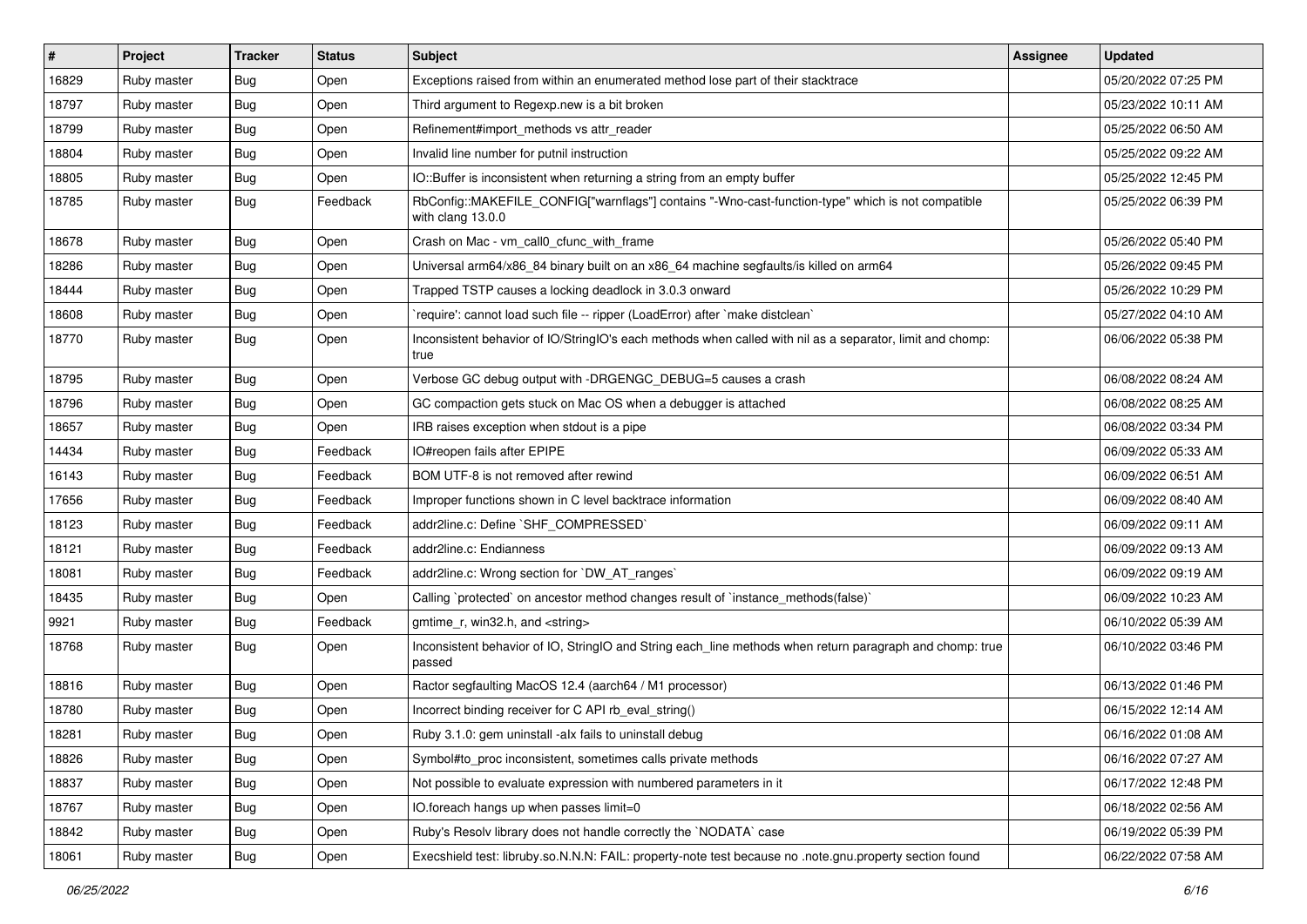| $\vert$ # | Project     | <b>Tracker</b> | <b>Status</b> | Subject                                                                                                                    | Assignee | <b>Updated</b>      |
|-----------|-------------|----------------|---------------|----------------------------------------------------------------------------------------------------------------------------|----------|---------------------|
| 18876     | Ruby master | Bug            | Feedback      | OpenSSL is not available with `--with-openssl-dir`                                                                         |          | 06/24/2022 03:31 AM |
| 7981      | Ruby master | Feature        | Open          | ruby does not respect --                                                                                                   |          | 02/28/2013 02:49 PM |
| 8184      | Ruby master | Feature        | Open          | Avoid the creation of meaningless ranges (nil, false, true)                                                                |          | 03/29/2013 11:16 PM |
| 8321      | Ruby master | Feature        | Open          | Ripper: I would like coordinates for keywords                                                                              |          | 05/10/2013 07:01 PM |
| 8404      | Ruby master | Feature        | Open          | virtual, hooked or read only global variabels for ruby only code too                                                       |          | 05/14/2013 09:19 PM |
| 8452      | Ruby master | Feature        | Open          | Kernel#otherwise to rewrite code like (obj    default obj).do smth                                                         |          | 05/26/2013 08:41 PM |
| 8027      | Ruby master | Feature        | Feedback      | add the possibility to raise an exception in #included, #extended, #prepended, #inherited and break the<br>calling feature |          | 06/02/2013 03:22 PM |
| 8269      | Ruby master | Feature        | Feedback      | stdlib: Add Find.each_file to accompany Find.find                                                                          |          | 06/02/2013 03:53 PM |
| 8396      | Ruby master | Feature        | Feedback      | Allow easier destructuring of MatchData                                                                                    |          | 06/02/2013 04:53 PM |
| 8494      | Ruby master | Feature        | Open          | Safe method for defensive copies. alternative to 'dup'                                                                     |          | 06/05/2013 04:26 PM |
| 8506      | Ruby master | Feature        | Open          | Object#iter_for / Object#to_iter                                                                                           |          | 06/10/2013 05:21 PM |
| 8422      | Ruby master | Feature        | Feedback      | add Enumerable#reverse_sort and Enumerable#reverse_sort_by                                                                 |          | 06/14/2013 03:19 AM |
| 8598      | Ruby master | Feature        | Open          | Expose information whether a timezone offset has been explicitly set on DateTime object                                    |          | 07/03/2013 08:27 PM |
| 8614      | Ruby master | Feature        | Open          | Object#singleton_class with a block                                                                                        |          | 07/12/2013 10:14 AM |
| 8688      | Ruby master | Feature        | Open          | #sprintf should accept strings as keys                                                                                     |          | 07/26/2013 02:33 AM |
| 8714      | Ruby master | Feature        | Open          | Non-interpolated regular expression literal                                                                                |          | 08/02/2013 08:00 PM |
| 8786      | Ruby master | Feature        | Open          | Process.clock_gettime(:realtime)                                                                                           |          | 08/15/2013 10:33 PM |
| 8765      | Ruby master | Feature        | Feedback      | Literal for symbol with interpolation                                                                                      |          | 08/19/2013 10:20 PM |
| 8827      | Ruby master | Feature        | Open          | A method that flips the receiver and the first argument                                                                    |          | 08/29/2013 05:59 AM |
| 8811      | Ruby master | Feature        | Feedback      | Counterpart to `Hash#key?` for `Array`                                                                                     |          | 09/04/2013 02:12 AM |
| 8862      | Ruby master | Feature        | Open          | getoptlong to accept user-provided commandline                                                                             |          | 09/04/2013 09:53 PM |
| 8912      | Ruby master | Feature        | Feedback      | Exception.raise                                                                                                            |          | 09/16/2013 06:23 AM |
| 8967      | Ruby master | Feature        | Open          | add uninclude and unextend method                                                                                          |          | 09/30/2013 02:18 PM |
| 9095      | Ruby master | Feature        | Open          | Allow `Symbol#to_proc` to take arguments                                                                                   |          | 11/10/2013 04:25 AM |
| 9111      | Ruby master | Feature        | Open          | Encoding-free String comparison                                                                                            |          | 11/21/2013 04:35 PM |
| 9099      | Ruby master | Feature        | Feedback      | Train emoji lambda operator                                                                                                |          | 11/24/2013 01:48 AM |
| 9174      | Ruby master | Feature        | Open          | value receiving block for Hash#has key?                                                                                    |          | 11/29/2013 06:33 AM |
| 9260      | Ruby master | Feature        | Open          | make FileUtils.rm rf raise on errors                                                                                       |          | 12/19/2013 12:27 AM |
| 8863      | Ruby master | Feature        | Feedback      | New error class: UndefinedBehaviorError                                                                                    |          | 01/11/2014 11:09 AM |
| 9445      | Ruby master | Feature        | Open          | Support emitting 1.9 Symbol keyword Hash syntax when pretty printing Hashes                                                |          | 01/24/2014 06:01 AM |
| 9522      | Ruby master | Feature        | Open          | Float("NaN"), Float("Infinity")                                                                                            |          | 02/16/2014 05:36 AM |
| 9553      | Ruby master | Feature        | Open          | Make argument validation routine of a method an object                                                                     |          | 02/22/2014 07:58 AM |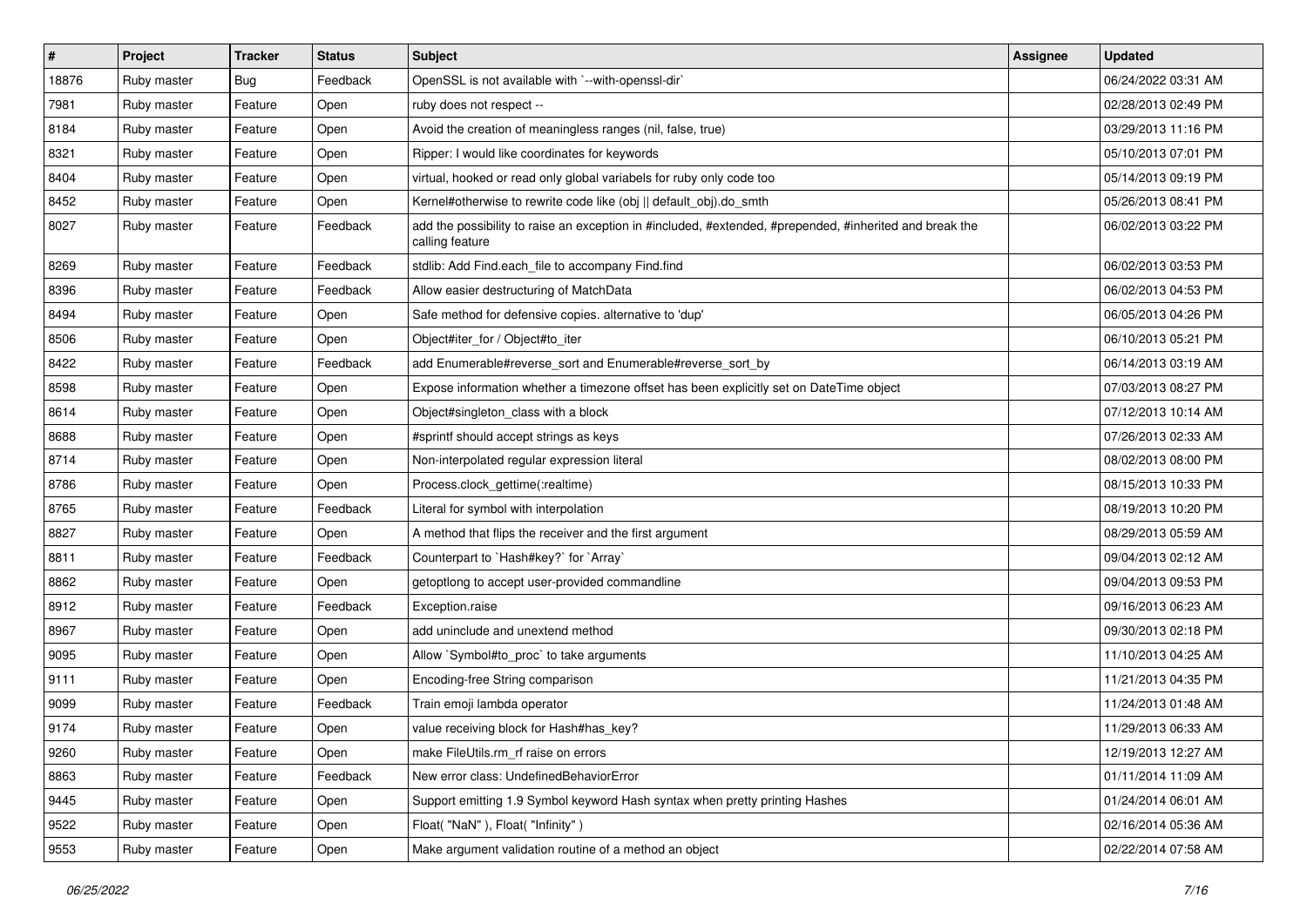| $\vert$ # | Project     | <b>Tracker</b> | <b>Status</b> | Subject                                                                                      | <b>Assignee</b> | <b>Updated</b>      |
|-----------|-------------|----------------|---------------|----------------------------------------------------------------------------------------------|-----------------|---------------------|
| 9556      | Ruby master | Feature        | Open          | Add HTTP#get block functionality to HTTP.get                                                 |                 | 02/23/2014 05:53 AM |
| 9527      | Ruby master | Feature        | Open          | make Net::HTTP.get_print not only to \$stdout but to an IO as a parameter                    |                 | 02/23/2014 06:04 AM |
| 9552      | Ruby master | Feature        | Feedback      | Module map!                                                                                  |                 | 03/09/2014 05:51 AM |
| 9548      | Ruby master | Feature        | Feedback      | Module curry                                                                                 |                 | 03/11/2014 02:00 PM |
| 9585      | Ruby master | Feature        | Open          | Add Object#in? to make ruby easier to read                                                   |                 | 03/15/2014 04:49 PM |
| 9667      | Ruby master | Feature        | Open          | Optimization of FILE and dir                                                                 |                 | 03/25/2014 04:48 AM |
| 9557      | Ruby master | Feature        | Open          | Enumerator#next and Enumerator#peek with argument                                            |                 | 04/11/2014 07:00 PM |
| 9784      | Ruby master | Feature        | Open          | Alias URI#merge to URI#join                                                                  |                 | 04/29/2014 05:42 AM |
| 9807      | Ruby master | Feature        | Open          | String.new with block                                                                        |                 | 05/07/2014 05:54 AM |
| 9853      | Ruby master | Feature        | Open          | Please consider quoted generation of hash like in %h( foo bar bee blaa)                      |                 | 05/19/2014 04:43 PM |
| 9871      | Ruby master | Feature        | Open          | load a ruby library which doesn't have extension                                             |                 | 05/28/2014 10:07 AM |
| 9887      | Ruby master | Feature        | Open          | Add uninclude please                                                                         |                 | 05/31/2014 01:33 PM |
| 9909      | Ruby master | Feature        | Open          | why shouldn't constant lookup check the nesting of module's name                             |                 | 06/07/2014 02:18 AM |
| 9929      | Ruby master | Feature        | Open          | add with_default method to Hash                                                              |                 | 06/11/2014 12:08 AM |
| 9953      | Ruby master | Feature        | Open          | set_trace_func values which could be frozen or symbols                                       |                 | 06/19/2014 10:44 PM |
| 9960      | Ruby master | Feature        | Feedback      | Add support for GNU --long options                                                           |                 | 06/21/2014 02:06 AM |
| 10000     | Ruby master | Feature        | Open          | format width and precision with symbol hash                                                  |                 | 07/01/2014 01:25 AM |
| 10018     | Ruby master | Feature        | Feedback      | Consider adding Sub-Includes as in include Foo::bar                                          |                 | 07/10/2014 12:49 AM |
| 9963      | Ruby master | Feature        | Feedback      | Symbol.count                                                                                 |                 | 07/11/2014 06:50 AM |
| 10051     | Ruby master | Feature        | Open          | nbsp isn't remove with trim                                                                  |                 | 07/17/2014 08:02 AM |
| 10047     | Ruby master | Feature        | Feedback      | Proposal for failesafe requires                                                              |                 | 07/17/2014 10:35 PM |
| 10040     | Ruby master | Feature        | Feedback      | `%d` and `%t` shorthands for `Date.new(*args)` and `Time.new(*args)`                         |                 | 07/21/2014 03:42 AM |
| 10108     | Ruby master | Feature        | Feedback      | NameError#name and nested constants                                                          |                 | 08/10/2014 04:37 AM |
| 10131     | Ruby master | Feature        | Feedback      | Greatest multiple of r not greater than x                                                    |                 | 08/14/2014 07:23 AM |
| 8515      | Ruby master | Feature        | Feedback      | don't allow irb to dump output for forever and ever                                          |                 | 08/15/2014 09:20 PM |
| 10176     | Ruby master | Feature        | Open          | Document how to perform net/http calls in parallel                                           |                 | 08/27/2014 10:46 PM |
| 10215     | Ruby master | Feature        | Open          | prohibit subclassing for classes without allocator in Ruby                                   |                 | 09/08/2014 07:29 AM |
| 10059     | Ruby master | Feature        | Feedback      | [PATCH and SUGGEST] 0000000000000000000000000000000                                          |                 | 09/16/2014 11:54 AM |
| 10177     | Ruby master | Feature        | Open          | Hash#has_key? and Hash#has_value? should be deprecated                                       |                 | 09/19/2014 06:01 PM |
| 10254     | Ruby master | Feature        | Feedback      | Array#each and Array#map for nested arrays                                                   |                 | 09/19/2014 07:38 PM |
| 10270     | Ruby master | Feature        | Feedback      | Hash#insert                                                                                  |                 | 09/21/2014 01:01 PM |
| 8366      | Ruby master | Feature        | Open          | Exception message take time to execute depending on the instance variables                   |                 | 09/22/2014 06:41 AM |
| 10305     | Ruby master | Feature        | Open          | Method for resolving all autoload statements / Add warning on autoload when used with chroot |                 | 09/29/2014 02:05 PM |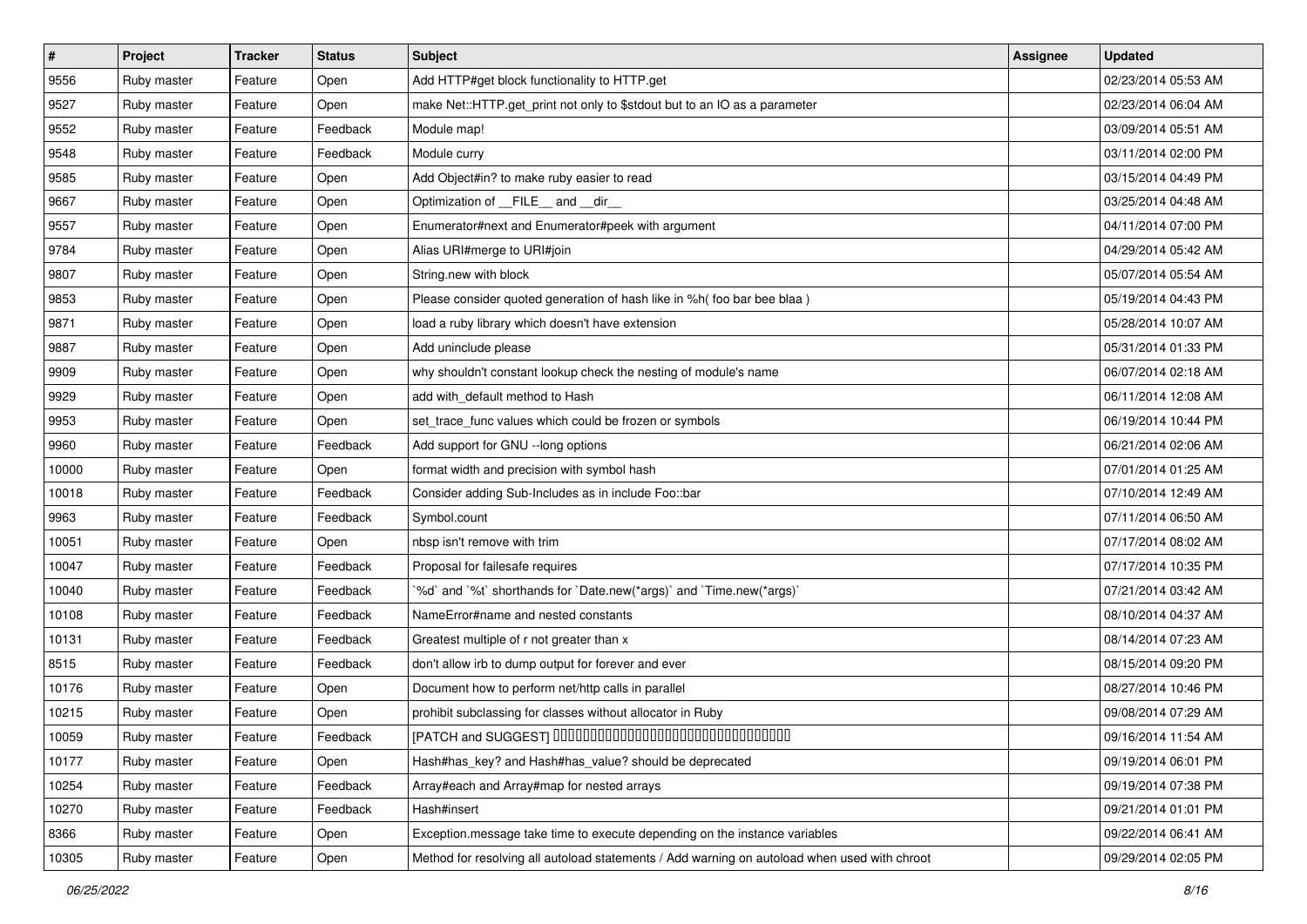| $\vert$ # | Project     | <b>Tracker</b> | <b>Status</b> | Subject                                                                          | <b>Assignee</b> | <b>Updated</b>      |
|-----------|-------------|----------------|---------------|----------------------------------------------------------------------------------|-----------------|---------------------|
| 10308     | Ruby master | Feature        | Open          | Pipes in Ruby                                                                    |                 | 09/30/2014 11:21 PM |
| 10331     | Ruby master | Feature        | Open          | String#to_r to recognize negative denominators                                   |                 | 10/06/2014 02:44 PM |
| 10332     | Ruby master | Feature        | Open          | Rational literal for mixed fractions                                             |                 | 10/06/2014 02:55 PM |
| 10343     | Ruby master | Feature        | Open          | Postfix notations for 'when' and 'else' inside 'case' statement                  |                 | 10/08/2014 05:25 PM |
| 10356     | Ruby master | Feature        | Feedback      | [PATCH 2/2] Remove unused internal functions                                     |                 | 10/10/2014 05:24 AM |
| 10366     | Ruby master | Feature        | Open          | New inspection form for rational                                                 |                 | 10/11/2014 12:50 AM |
| 10327     | Ruby master | Feature        | Open          | Bool/False/True module for '==='                                                 |                 | 10/15/2014 02:42 PM |
| 10425     | Ruby master | Feature        | Open          | A predicate method to tell if a number is near another                           |                 | 10/26/2014 01:47 AM |
| 10391     | Ruby master | Feature        | Open          | Provide %eISO-8859-1'string \xAA literal' string literals with explicit encoding |                 | 10/28/2014 10:27 AM |
| 10455     | Ruby master | Feature        | Open          | [PATCH 0/n] Combine interface for creating new matrix                            |                 | 10/29/2014 10:17 PM |
| 10474     | Ruby master | Feature        | Open          | [PATCH 1/1] Refactoring math.c (Combined some macros into one macro)             |                 | 11/10/2014 10:29 PM |
| 10228     | Ruby master | Feature        | Feedback      | Statistics module                                                                |                 | 11/10/2014 11:01 PM |
| 10175     | Ruby master | Feature        | Open          | There's no reason to prefer Proc.new over Kernel#proc anymore                    |                 | 11/10/2014 11:07 PM |
| 10386     | Ruby master | Feature        | Open          | [PATCH 3/3] There is little possibility of using m_sqrt at complex.c             |                 | 11/10/2014 11:10 PM |
| 10482     | Ruby master | Feature        | Feedback      | Allow ignored items to vary in `Enumerable#chunk`.                               |                 | 11/11/2014 10:08 AM |
| 10505     | Ruby master | Feature        | Open          | [PATCH 2/n] DDDDDDDD./Object#eql? with block. (ja/en)                            |                 | 11/13/2014 05:52 PM |
| 10426     | Ruby master | Feature        | Open          | A predicate to express congruence                                                |                 | 11/14/2014 02:11 AM |
| 10552     | Ruby master | Feature        | Open          | [PATCH] Add Enumerable#frequencies and Enumerable#relative_frequencies           |                 | 11/30/2014 11:56 AM |
| 8566      | Ruby master | Feature        | Open          | [PATCH] Allow to configure additional preludes                                   |                 | 12/10/2014 01:13 PM |
| 10589     | Ruby master | Feature        | Open          | [TracePoint API] Make THREAD_{BEGIN, END} events return some context information |                 | 12/11/2014 04:27 PM |
| 10645     | Ruby master | Feature        | Open          | Consider adding support of .first to MatchData object like MatchData[0]          |                 | 12/25/2014 06:50 AM |
| 10683     | Ruby master | Feature        | Open          | fix inconsistent behavior of Kernel. Hash()                                      |                 | 01/02/2015 06:00 AM |
| 10663     | Ruby master | Feature        | Open          | Consider adding support for String input to File. methods                        |                 | 01/05/2015 12:47 AM |
| 10701     | Ruby master | Feature        | Open          | Class: Array 2 New methods                                                       |                 | 01/08/2015 07:21 AM |
| 10729     | Ruby master | Feature        | Open          | Array method to subtract in place                                                |                 | 01/11/2015 02:29 PM |
| 10728     | Ruby master | Feature        | Open          | Warning for Fixnum#size to use RbConfig::SIZEOF['long']                          |                 | 01/11/2015 04:23 PM |
| 10770     | Ruby master | Feature        | Open          | chr and ord behavior for ill-formed byte sequences and surrogate code points     |                 | 01/22/2015 10:19 AM |
| 10255     | Ruby master | Feature        | Open          | Math.log: check domain of base argument                                          |                 | 01/27/2015 02:32 AM |
| 10726     | Ruby master | Feature        | Open          | [PATCH 4/4] * New methods: Set#power                                             |                 | 01/28/2015 07:48 AM |
| 8564      | Ruby master | Feature        | Open          | Extend Module#attr methods                                                       |                 | 02/05/2015 07:39 PM |
| 10851     | Ruby master | Feature        | Open          | Introduce Regexp#fetch                                                           |                 | 02/13/2015 11:15 AM |
| 10879     | Ruby master | Feature        | Open          | UnboundMethod#to_proc                                                            |                 | 02/21/2015 07:56 PM |
| 10869     | Ruby master | Feature        | Open          | Add support for option to pre-compile Ruby files                                 |                 | 02/23/2015 11:08 AM |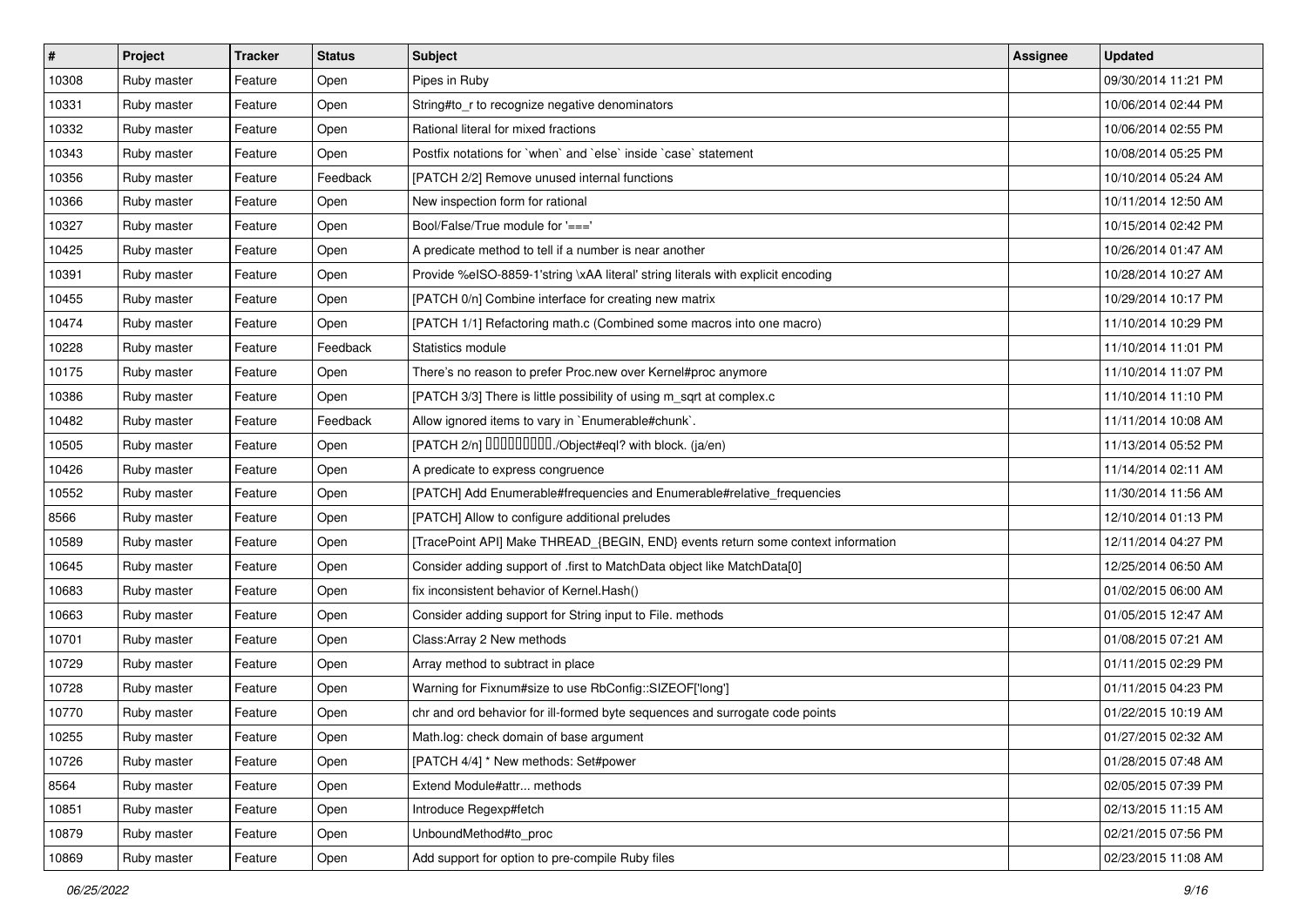| $\vert$ # | Project     | <b>Tracker</b> | <b>Status</b> | <b>Subject</b>                                                                                                                             | <b>Assignee</b> | <b>Updated</b>      |
|-----------|-------------|----------------|---------------|--------------------------------------------------------------------------------------------------------------------------------------------|-----------------|---------------------|
| 10882     | Ruby master | Feature        | Open          | Provide Levenshtein distance implementation as part of stdlib                                                                              |                 | 02/26/2015 03:56 PM |
| 10927     | Ruby master | Feature        | Open          | [PATCH] Add default empty string to string replacements                                                                                    |                 | 03/04/2015 10:49 AM |
| 10863     | Ruby master | Feature        | Open          | allow protected class methods to be callable from instance methods                                                                         |                 | 04/01/2015 06:11 PM |
| 10152     | Ruby master | Feature        | Open          | String#strip doesn't remove non-breaking space                                                                                             |                 | 04/12/2015 07:36 PM |
| 9725      | Ruby master | Feature        | Open          | Do not inspect NameError target object unless verbose                                                                                      |                 | 05/08/2015 02:18 AM |
| 11148     | Ruby master | Feature        | Open          | Add a way to require files, but not raise an exception when the file isn't found                                                           |                 | 05/13/2015 05:57 PM |
| 11154     | Ruby master | Feature        | Feedback      | Postfix `!?` can use as the valid function identifier.                                                                                     |                 | 05/18/2015 04:49 PM |
| 11227     | Ruby master | Feature        | Feedback      | May it be possible to add some symbols to IO.new()?                                                                                        |                 | 06/06/2015 03:57 AM |
| 11305     | Ruby master | Feature        | Open          | [ipaddr] include the IP address in question within the InvalidAddressError exception message                                               |                 | 06/25/2015 04:25 AM |
| 11315     | Ruby master | Feature        | Open          | [PATCH] Add Array#^ for parity with other set-like operations.                                                                             |                 | 06/29/2015 05:05 AM |
| 10585     | Ruby master | Feature        | Open          | struct: speedup struct.attr = $v$ for first 10 attributes and struct[:attr] for big structs                                                |                 | 06/30/2015 08:18 PM |
| 11309     | Ruby master | Feature        | Open          | Iterator over string matches                                                                                                               |                 | 07/01/2015 08:35 AM |
| 11323     | Ruby master | Feature        | Open          | Documentation update on how uniq works / guarantee of order                                                                                |                 | 07/02/2015 03:34 AM |
| 9918      | Ruby master | Feature        | Open          | Exception#cause should be shown in output and #inspect                                                                                     |                 | 07/13/2015 02:32 PM |
| 11347     | Ruby master | Feature        | Open          | Errors with cause not reported properly to console                                                                                         |                 | 07/15/2015 04:39 PM |
| 10949     | Ruby master | Feature        | Open          | Time is WB unprotected                                                                                                                     |                 | 07/23/2015 05:55 PM |
| 10211     | Ruby master | Feature        | Feedback      | Implement Signal.current_trap(sig)                                                                                                         |                 | 08/09/2015 01:00 PM |
| 11429     | Ruby master | Feature        | Open          | Local variable assignment via regex ===                                                                                                    |                 | 08/10/2015 11:26 PM |
| 11446     | Ruby master | Feature        | Open          | Possible work around for the requirement to supplying arguments like this: .map(&:method, <arguments>)</arguments>                         |                 | 08/14/2015 04:40 PM |
| 11475     | Ruby master | Feature        | Open          | <b>AST</b> transforms                                                                                                                      |                 | 08/21/2015 11:14 AM |
| 8437      | Ruby master | Feature        | Open          | custom operators, unicode                                                                                                                  |                 | 08/30/2015 03:05 AM |
| 11507     | Ruby master | Feature        | Open          | Net::HTTP should use TCP_CORK or TCP_NOPUSH to avoid fragmenting packets                                                                   |                 | 09/04/2015 09:47 AM |
| 9830      | Ruby master | Feature        | Assigned      | Support for GOST private/public keys                                                                                                       |                 | 09/13/2015 03:10 AM |
| 6047      | Ruby master | Feature        | Assigned      | read all: Grow buffer exponentially in generic case                                                                                        |                 | 09/13/2015 03:19 AM |
| 6133      | Ruby master | Feature        | Assigned      | SSLSocket <sup>[]</sup> shutdown <sup>[][][]</sup>                                                                                         |                 | 09/13/2015 03:22 AM |
| 10179     | Ruby master | Feature        | Open          | Net::HTTP::Get.new("https://google.com").basic_auth(user_name, password) should throw exception<br>stating the need to set use ssl to true |                 | 09/13/2015 03:25 AM |
| 9613      | Ruby master | Feature        | Open          | Warn about unsafe ossl ciphers                                                                                                             |                 | 09/13/2015 03:27 AM |
| 10519     | Ruby master | Feature        | Open          | <b>TLS Renegotiation</b>                                                                                                                   |                 | 09/13/2015 03:29 AM |
| 5103      | Ruby master | Feature        | Feedback      | [ext/openssl] Object equality for objects based on ASN.1 structures                                                                        |                 | 09/13/2015 03:32 AM |
| 5102      | Ruby master | Feature        | Feedback      | [ext/openssl] Purpose of OpenSSL::PKCS12.new / Allow changing the password                                                                 |                 | 09/13/2015 03:33 AM |
| 11529     | Ruby master | Feature        | Feedback      | extensible % literal declarations                                                                                                          |                 | 09/17/2015 05:57 PM |
| 11530     | Ruby master | Feature        | Feedback      | unicode planes                                                                                                                             |                 | 09/21/2015 05:46 AM |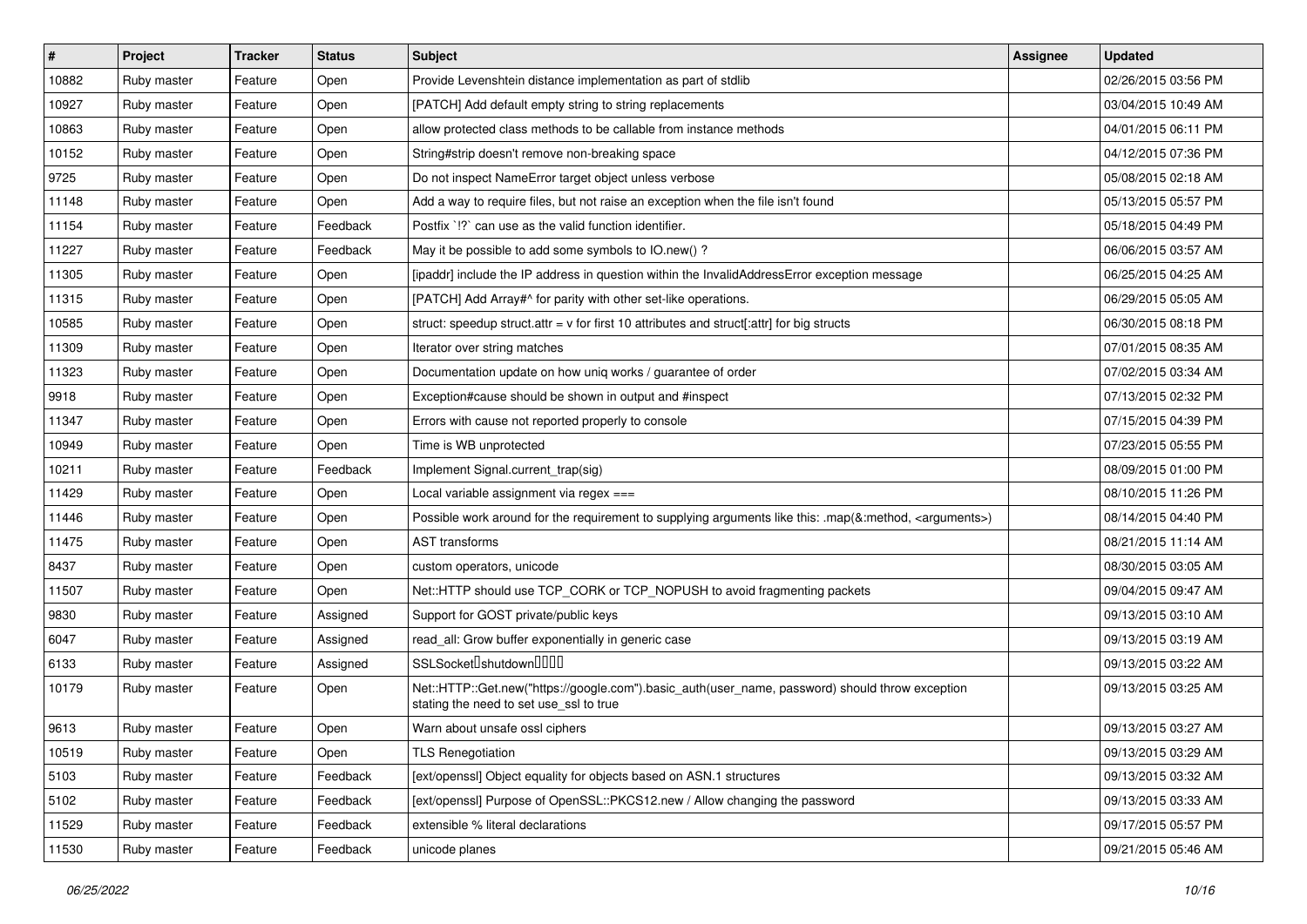| $\vert$ # | Project     | <b>Tracker</b> | <b>Status</b> | Subject                                                                                      | <b>Assignee</b> | <b>Updated</b>      |
|-----------|-------------|----------------|---------------|----------------------------------------------------------------------------------------------|-----------------|---------------------|
| 11577     | Ruby master | Feature        | Open          | Add encodeURIComponent compatible API for URI                                                |                 | 10/09/2015 01:40 PM |
| 11583     | Ruby master | Feature        | Open          | Add File#unlink                                                                              |                 | 10/12/2015 05:40 AM |
| 11597     | Ruby master | Feature        | Open          | Add Linux-specific setfsuid(2)/setfsgid(2)                                                   |                 | 10/15/2015 10:08 PM |
| 11415     | Ruby master | Feature        | Open          | autoload with a Proc                                                                         |                 | 10/21/2015 08:38 PM |
| 10181     | Ruby master | Feature        | Open          | New method File.openat()                                                                     |                 | 10/22/2015 12:12 PM |
| 11629     | Ruby master | Feature        | Open          | Implement Enhanced Mail System Status Codes (rfc1893)                                        |                 | 10/28/2015 10:38 AM |
| 11634     | Ruby master | Feature        | Open          | [PATCH] variable.c (rb_global_tbl): convert to id_table                                      |                 | 10/29/2015 08:11 PM |
| 11694     | Ruby master | Feature        | Open          | Numeric#nonpositive?, nonnegative?                                                           |                 | 11/16/2015 12:56 AM |
| 11700     | Ruby master | Feature        | Open          | positive flags for reverse lookup to socket                                                  |                 | 11/17/2015 02:48 AM |
| 11723     | Ruby master | Feature        | Open          | CGI library should give access to raw request body                                           |                 | 11/20/2015 07:06 PM |
| 11630     | Ruby master | Feature        | Open          | possibility to serialize Proc or Lambda                                                      |                 | 11/23/2015 01:34 PM |
| 10930     | Ruby master | Feature        | Feedback      | Allow splat operator to work for string interpolation                                        |                 | 12/05/2015 04:53 AM |
| 11588     | Ruby master | Feature        | Open          | Implement structured warnings                                                                |                 | 12/06/2015 08:48 PM |
| 11791     | Ruby master | Feature        | Feedback      | The literal quotes should accept more quote characters (aka more unicode characters)         |                 | 12/09/2015 12:45 AM |
| 11786     | Ruby master | Feature        | Open          | [PATCH] micro-optimize case dispatch even harder                                             |                 | 12/09/2015 09:58 AM |
| 11781     | Ruby master | Feature        | Open          | Would it be possible to alias .prepend() towards .unshift() for class Array by default?      |                 | 12/09/2015 12:46 PM |
| 11796     | Ruby master | Feature        | Open          | [PATCH] Refactor reduce call get_stat()                                                      |                 | 12/09/2015 02:33 PM |
| 11690     | Ruby master | Feature        | Open          | Update Hash during multiple assignment                                                       |                 | 12/10/2015 12:26 PM |
| 8544      | Ruby master | Feature        | Open          | OpenURI should open 'file://' URIs                                                           |                 | 12/12/2015 04:30 PM |
| 11817     | Ruby master | Feature        | Open          | map.parallel                                                                                 |                 | 12/15/2015 04:28 AM |
| 11824     | Ruby master | Feature        | Feedback      | Add Enumerator#to_ary for added implicit behavior                                            |                 | 12/15/2015 09:48 PM |
| 10251     | Ruby master | Feature        | Open          | URI: Support wildcards (globbing) in no_proxy                                                |                 | 12/16/2015 05:22 AM |
| 11918     | Ruby master | Feature        | Feedback      | Make #finite? consistent with #nonzero?                                                      |                 | 12/29/2015 03:28 PM |
| 10168     | Ruby master | Feature        | Open          | Native Object#inspect method should single quote strings that don't need to be double quoted |                 | 01/01/2016 08:27 PM |
| 11911     | Ruby master | Feature        | Feedback      | Immutable method definitions and/or static dispatch                                          |                 | 01/03/2016 07:04 AM |
| 11939     | Ruby master | Feature        | Open          | Syntax sugar to apply a method replace a variable                                            |                 | 01/04/2016 09:49 AM |
| 11987     | Ruby master | Feature        | Open          | daemons can't show the backtrace of rb bug                                                   |                 | 01/13/2016 10:58 AM |
| 11550     | Ruby master | Feature        | Open          | Current behaviour of super() is dangerous in the presence of more than one included modules. |                 | 01/20/2016 08:44 AM |
| 12006     | Ruby master | Feature        | Open          | return IO object from IO#print, IO#puts, IO#close read, IO#close write,                      |                 | 01/21/2016 12:42 PM |
| 11100     | Ruby master | Feature        | Open          | Permit multiple captures with String[Regexp, ]                                               |                 | 01/24/2016 08:42 AM |
| 12017     | Ruby master | Feature        | Open          | [PATCH] dedupe string keys from Marshal.load                                                 |                 | 01/25/2016 09:02 AM |
| 12023     | Ruby master | Feature        | Open          | Allow ivars to be used as method arguments                                                   |                 | 01/27/2016 09:58 AM |
| 10658     | Ruby master | Feature        | Open          | ThreadGroup local variables                                                                  |                 | 01/28/2016 07:20 AM |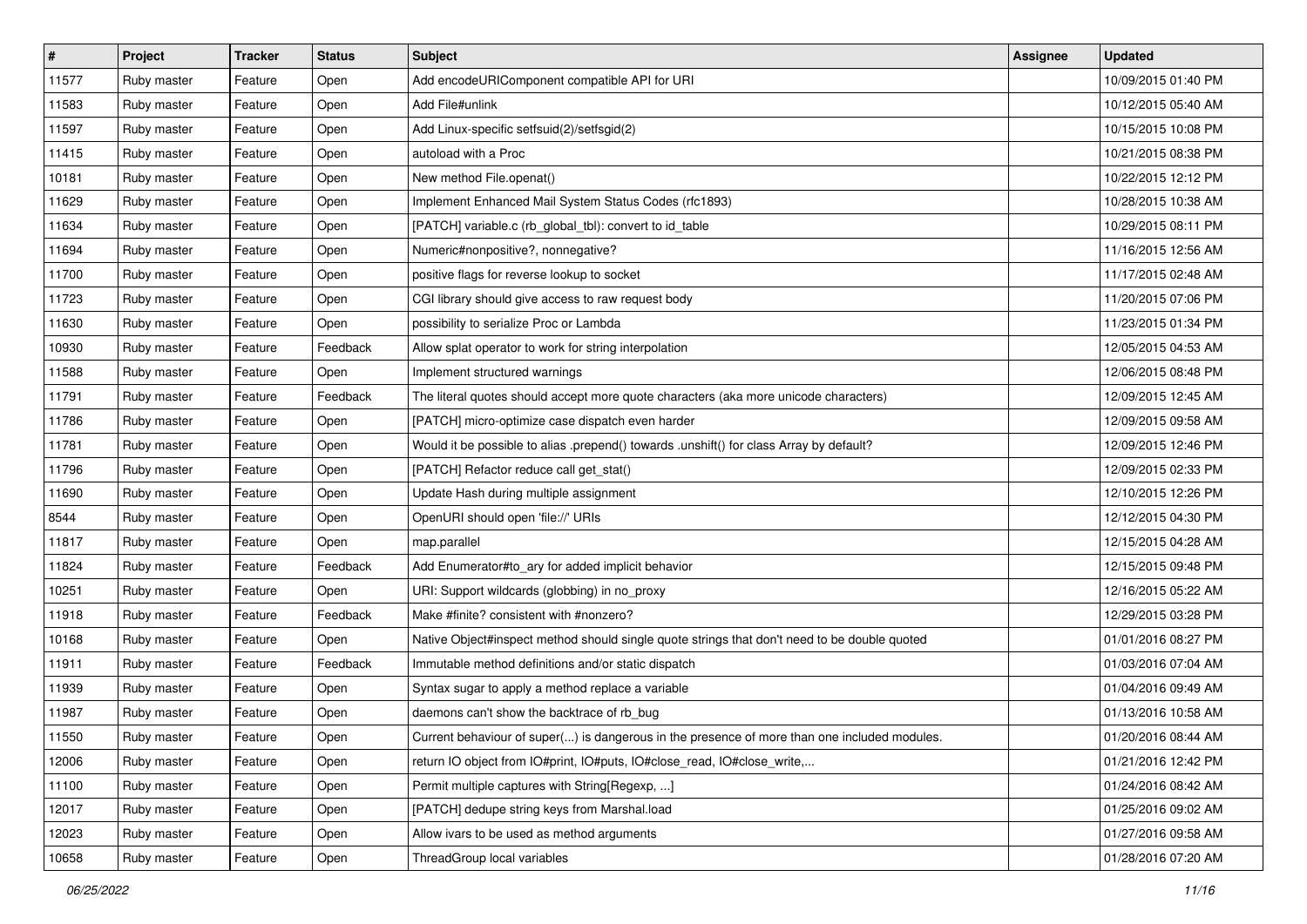| $\sharp$ | Project     | <b>Tracker</b> | <b>Status</b> | Subject                                                                                                                                     | Assignee | <b>Updated</b>      |
|----------|-------------|----------------|---------------|---------------------------------------------------------------------------------------------------------------------------------------------|----------|---------------------|
| 11917    | Ruby master | Feature        | Open          | Add Range#length as an alias for size                                                                                                       |          | 01/30/2016 07:01 AM |
| 12042    | Ruby master | Feature        | Feedback      | A better interface that returns a list of local variables available where the exception is raised                                           |          | 02/03/2016 05:10 AM |
| 12059    | Ruby master | Feature        | Open          | `Array#single?`, `Hash#single?`                                                                                                             |          | 02/10/2016 04:02 AM |
| 12041    | Ruby master | Feature        | Open          | Change the initializer of NameError to take a receiver as the third argument                                                                |          | 02/12/2016 05:37 AM |
| 10793    | Ruby master | Feature        | Open          | Infrastructure/Release-Management: Sign releases                                                                                            |          | 02/12/2016 09:20 PM |
| 12034    | Ruby master | Feature        | Open          | RegExp does not respect file encoding directive                                                                                             |          | 02/13/2016 06:41 PM |
| 12083    | Ruby master | Feature        | Open          | \$ and \$~ by Binding#local_variable_{get,set}                                                                                              |          | 02/18/2016 04:35 AM |
| 11361    | Ruby master | Feature        | Open          | proposal for easy method to nil-guard for generated variable name.                                                                          |          | 02/21/2016 12:01 PM |
| 12114    | Ruby master | Feature        | Open          | \$VERBOSE = true is being ignored                                                                                                           |          | 02/26/2016 02:00 PM |
| 12113    | Ruby master | Feature        | Open          | Global method inside Delegator causes NameError                                                                                             |          | 03/01/2016 01:58 AM |
| 12110    | Ruby master | Feature        | Open          | Create a method to avoid vacuous truth?                                                                                                     |          | 03/12/2016 08:01 AM |
| 12165    | Ruby master | Feature        | Open          | Hash#first, Hash#last                                                                                                                       |          | 03/12/2016 10:55 AM |
| 12141    | Ruby master | Feature        | Open          | send and __send_                                                                                                                            |          | 03/14/2016 01:32 AM |
| 12129    | Ruby master | Feature        | Open          | syntactic sugar for dynamic method dispatch `object_expression:method_name_expression(1, 2)`                                                |          | 03/14/2016 01:35 AM |
| 12134    | Ruby master | Feature        | Open          | Comparison between 'true' and 'false'                                                                                                       |          | 03/15/2016 12:41 PM |
| 12173    | Ruby master | Feature        | Open          | Time#till_now`                                                                                                                              |          | 03/16/2016 10:19 AM |
| 12094    | Ruby master | Feature        | Open          | parameterized property assignment: $o.prop(arg) = 1$                                                                                        |          | 03/17/2016 07:05 AM |
| 11997    | Ruby master | Feature        | Feedback      | A method to read a file with interpolations                                                                                                 |          | 03/17/2016 01:13 PM |
| 12116    | Ruby master | Feature        | Open          | Fixnum#divmod`, `Bignum#divmod` with multiple arguments                                                                                     |          | 03/21/2016 02:00 PM |
| 12214    | Ruby master | Feature        | Open          | Inconsistent behaviour and lack of warnings/errors when referencing duplicated _variables                                                   |          | 03/24/2016 04:58 PM |
| 12211    | Ruby master | Feature        | Open          | introduce Date#first of month and Date#last of month                                                                                        |          | 03/26/2016 12:58 AM |
| 12247    | Ruby master | Feature        | Open          | accept multiple arguments at Array#delete                                                                                                   |          | 04/04/2016 10:16 PM |
| 12262    | Ruby master | Feature        | Open          | Anti-loop                                                                                                                                   |          | 04/09/2016 05:30 AM |
| 12272    | Ruby master | Feature        | Open          | Accepting HTML entity name in string literal                                                                                                |          | 04/13/2016 05:16 AM |
| 12080    | Ruby master | Feature        | Open          | Enumerable#first, Array#last with block                                                                                                     |          | 04/20/2016 03:51 AM |
| 12304    | Ruby master | Feature        | Feedback      | String#split with a block                                                                                                                   |          | 04/21/2016 12:29 AM |
| 11868    | Ruby master | Feature        | Open          | Proposal for RubyVM::InstructionSequence.compile to return an object containing the syntax error<br>information currently written to STDERR |          | 04/21/2016 05:49 AM |
| 8206     | Ruby master | Feature        | Open          | Should Ruby core implement String#blank?                                                                                                    |          | 04/28/2016 02:05 PM |
| 12226    | Ruby master | Feature        | Open          | Dir.home with valid named user raises ArgumentError on Windows                                                                              |          | 05/08/2016 10:06 AM |
| 12378    | Ruby master | Feature        | Open          | arbitrary size Random.new_seed                                                                                                              |          | 05/13/2016 04:44 PM |
| 12380    | Ruby master | Feature        | Open          | 'Struct' as a subclass of 'Class'                                                                                                           |          | 05/14/2016 08:28 AM |
| 12242    | Ruby master | Feature        | Feedback      | Is it worth adding collision probability of SecureRandom functions in RubyDoc?                                                              |          | 05/15/2016 07:56 AM |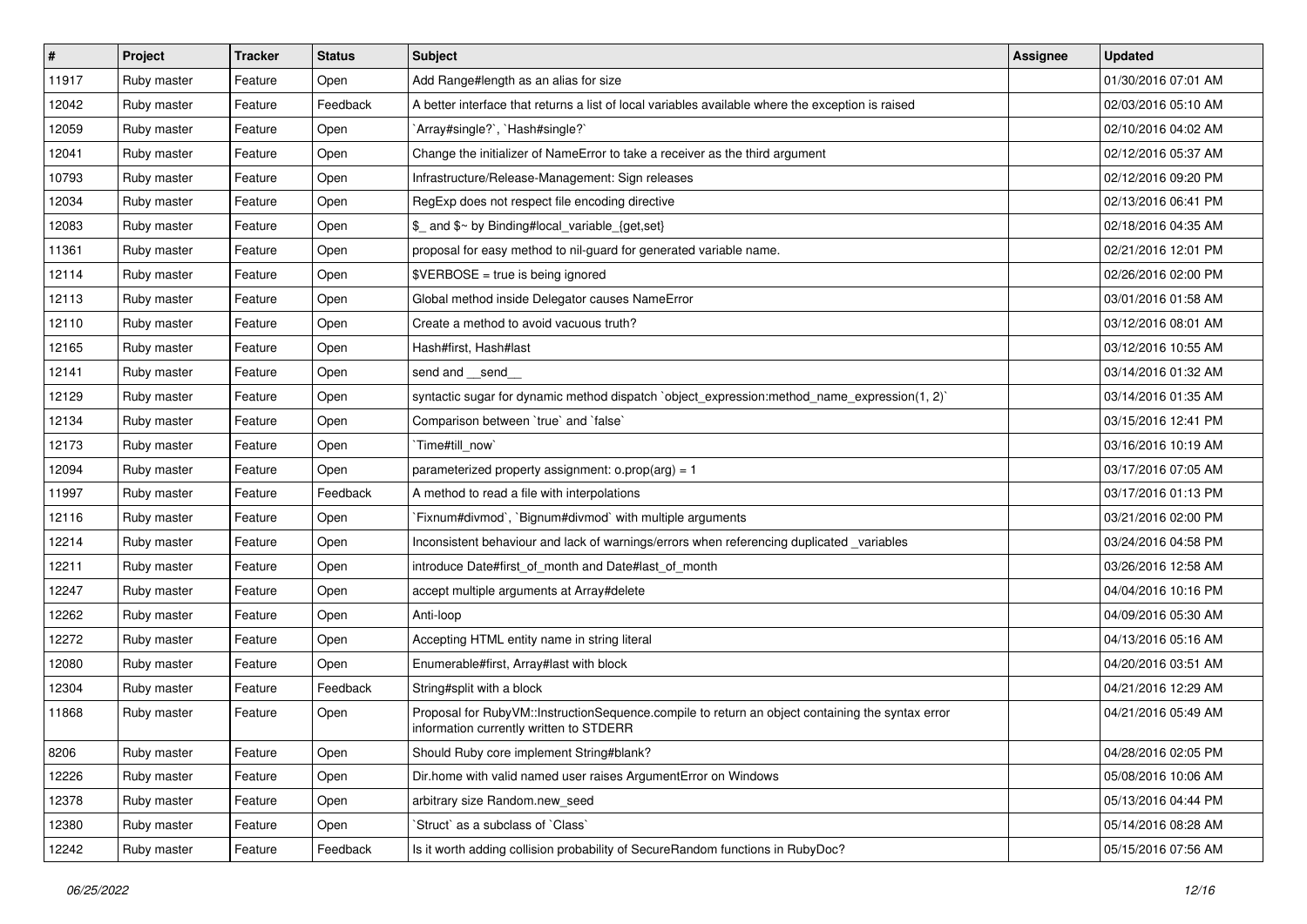| $\vert$ # | Project     | <b>Tracker</b> | <b>Status</b> | Subject                                                                                                              | Assignee | <b>Updated</b>      |
|-----------|-------------|----------------|---------------|----------------------------------------------------------------------------------------------------------------------|----------|---------------------|
| 11923     | Ruby master | Feature        | Open          | Put Struct accessors into separate module to allow redefining them in Struct.new's block                             |          | 05/17/2016 06:37 AM |
| 12077     | Ruby master | Feature        | Open          | Consolidate SSLSocket interface with TCPSocket                                                                       |          | 05/17/2016 06:37 AM |
| 12357     | Ruby master | Feature        | Feedback      | Random#initialize with a String                                                                                      |          | 05/17/2016 05:20 PM |
| 12263     | Ruby master | Feature        | Feedback      | Feature request: &&. operator (shorthand for foo && foo.method)                                                      |          | 05/22/2016 06:03 AM |
| 12403     | Ruby master | Feature        | Open          | Optimise Regexp#match?                                                                                               |          | 05/24/2016 05:54 AM |
| 3001      | Ruby master | Feature        | Feedback      | Ruby stdlib: Benchmark::Tms #memberwise drops labels                                                                 |          | 05/24/2016 01:42 PM |
| 12435     | Ruby master | Feature        | Open          | Using connect_nonblock to open TCP connections in Net::HTTP#connect                                                  |          | 06/06/2016 12:42 AM |
| 12459     | Ruby master | Feature        | Feedback      | Add type coercion option to ARGV getopts arguements.                                                                 |          | 06/06/2016 08:37 AM |
| 12482     | Ruby master | Feature        | Open          | ArgumentError.new(nil) should give a better description                                                              |          | 06/16/2016 04:18 AM |
| 12350     | Ruby master | Feature        | Open          | Introduce Array#find! that raises an error if element not found                                                      |          | 07/19/2016 06:20 AM |
| 12481     | Ruby master | Feature        | Feedback      | Add Array#view to allow opt-in copy-on-write sharing of Array contents                                               |          | 07/19/2016 09:08 AM |
| 12334     | Ruby master | Feature        | Open          | Final/Readonly Support for Fields / Instance Variables                                                               |          | 07/20/2016 01:49 AM |
| 12455     | Ruby master | Feature        | Open          | Add a way for class String to determine whether it has only numbers / digits or not                                  |          | 07/20/2016 03:13 AM |
| 12586     | Ruby master | Feature        | Open          | Hash#sample                                                                                                          |          | 08/10/2016 04:08 AM |
| 12625     | Ruby master | Feature        | Open          | TypeError.assert, ArgumentError.assert                                                                               |          | 08/10/2016 04:36 AM |
| 12317     | Ruby master | Feature        | Open          | Name space of a module                                                                                               |          | 09/04/2016 04:59 PM |
| 12755     | Ruby master | Feature        | Open          | optimize instruction sequence                                                                                        |          | 09/12/2016 07:05 AM |
| 12744     | Ruby master | Feature        | Feedback      | Add str.reverse_each_char and str.reverse_chars                                                                      |          | 09/16/2016 10:41 AM |
| 12138     | Ruby master | Feature        | Feedback      | Support `Kernel#load_with_env(filename, cbase: SomeMod, cref: someMod, binding: SomeMod) # => obj`                   |          | 09/29/2016 11:44 PM |
| 12817     | Ruby master | Feature        | Open          | Consider adding method .sample() on class Hash (if this was not yet proposed)                                        |          | 10/11/2016 12:57 AM |
| 12843     | Ruby master | Feature        | Open          | Proposal to add a new method to class File in order to determine the name of the file without any suffix             |          | 10/17/2016 08:56 AM |
| 12848     | Ruby master | Feature        | Assigned      | Crazy idea: Allow regex definition for methods (Do not take it seriously please)                                     |          | 10/18/2016 12:17 AM |
| 12858     | Ruby master | Feature        | Open          | Supporting batch-requiring of files in ruby                                                                          |          | 10/23/2016 08:05 AM |
| 12869     | Ruby master | Feature        | Open          | open-uri's open rejects `BOM' in encoding                                                                            |          | 10/25/2016 05:06 AM |
| 11428     | Ruby master | Feature        | Open          | system/exec/etc. should to_s their argument to restore Pathname functionality as it was in 1.8                       |          | 11/06/2016 02:17 AM |
| 11665     | Ruby master | Feature        | Open          | Support nested functions for better code organization                                                                |          | 11/16/2016 03:06 PM |
| 4147      | Ruby master | Feature        | Feedback      | Array#sample 00000000                                                                                                |          | 11/21/2016 04:59 AM |
| 12964     | Ruby master | Feature        | Feedback      | Add sub? and gsub? method to string class.                                                                           |          | 11/22/2016 10:13 AM |
| 12715     | Ruby master | Feature        | Feedback      | Allow ruby hackers to omit having to specify class or module mandatory, if they know exactly what they<br>want to do |          | 11/25/2016 09:01 AM |
| 13006     | Ruby master | Feature        | Open          | backtrace of thread killer                                                                                           |          | 12/06/2016 01:11 AM |
| 13025     | Ruby master | Feature        | Feedback      | String equality operator does not perform implicit conversion                                                        |          | 12/12/2016 07:18 AM |
| 13108     | Ruby master | Feature        | Open          | [Doc Request] Explicitly document Range#sum                                                                          |          | 01/05/2017 11:50 PM |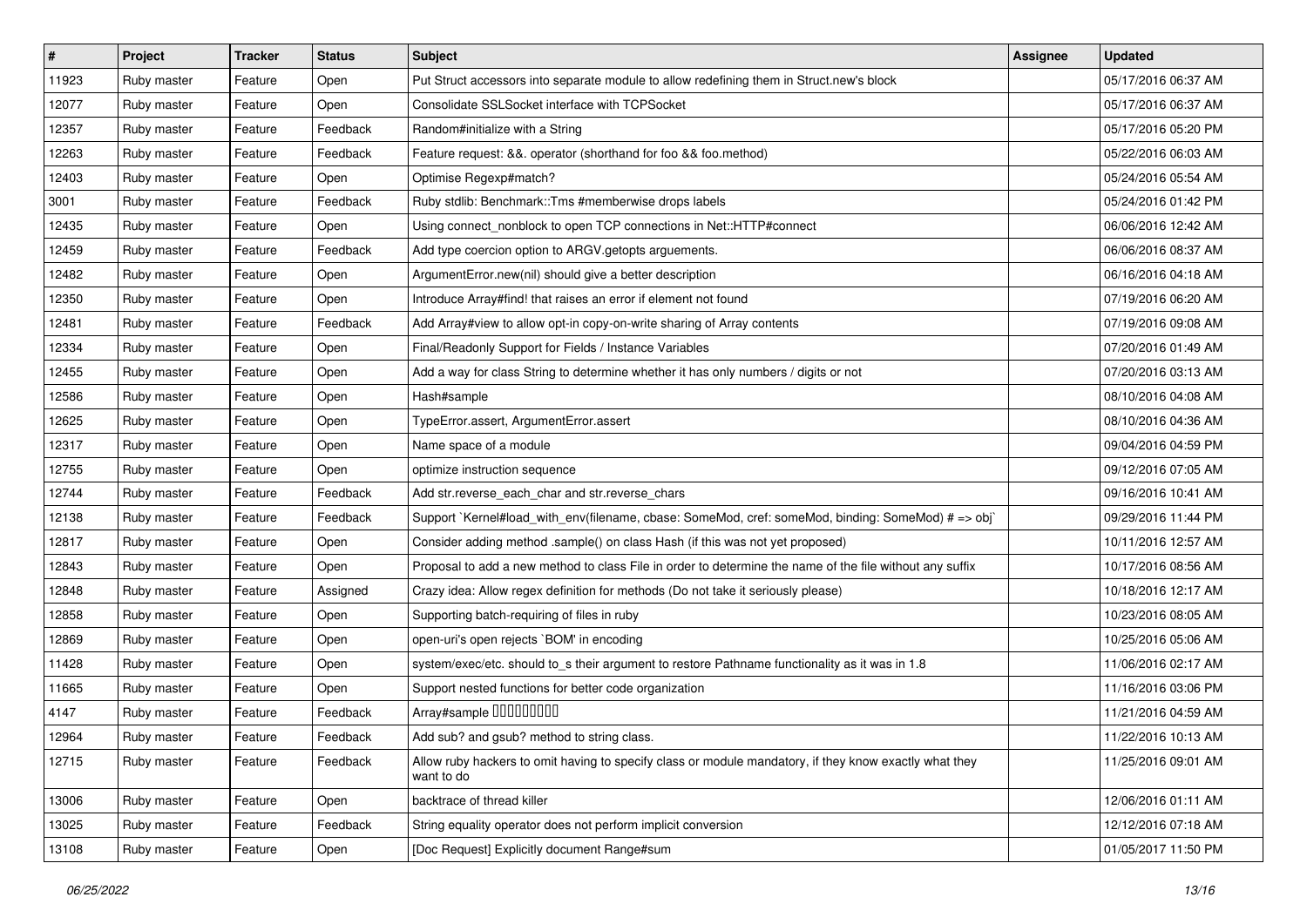| $\vert$ # | Project     | <b>Tracker</b> | <b>Status</b> | <b>Subject</b>                                                                                     | Assignee | <b>Updated</b>      |
|-----------|-------------|----------------|---------------|----------------------------------------------------------------------------------------------------|----------|---------------------|
| 13103     | Ruby master | Feature        | Open          | [PATCH] random.c: use "_NR_" syscall prefix on Linux (instead of "SYS_")                           |          | 01/11/2017 10:51 PM |
| 13048     | Ruby master | Feature        | Open          | Better way to do Regexp.new(Regexp.escape("some string"))                                          |          | 01/20/2017 04:01 AM |
| 12969     | Ruby master | Feature        | Open          | Allow optional parameter in String#strip and related                                               |          | 01/20/2017 08:19 AM |
| 12957     | Ruby master | Feature        | Feedback      | A more OO way to create lambda Procs                                                               |          | 01/24/2017 08:43 PM |
| 13174     | Ruby master | Feature        | Open          | Smaller id_table on 64bit platform                                                                 |          | 01/31/2017 02:05 PM |
| 13207     | Ruby master | Feature        | Feedback      | Allow keyword local variable names like `class` or `for`                                           |          | 02/13/2017 06:22 AM |
| 13240     | Ruby master | Feature        | Open          | Change Unicode property implementation in Onigmo from inversion lists to direct lookup             |          | 02/22/2017 08:01 AM |
| 13026     | Ruby master | Feature        | Open          | Public singleton methods                                                                           |          | 02/22/2017 06:53 PM |
| 12790     | Ruby master | Feature        | Open          | Better inspect for stdlib classes                                                                  |          | 02/27/2017 08:36 PM |
| 13259     | Ruby master | Feature        | Open          | Kernel#Date                                                                                        |          | 02/28/2017 12:09 PM |
| 13290     | Ruby master | Feature        | Feedback      | A method to use a hash like in a case construction                                                 |          | 03/13/2017 07:28 AM |
| 13314     | Ruby master | Feature        | Open          | $dig =$                                                                                            |          | 03/14/2017 12:55 PM |
| 13095     | Ruby master | Feature        | Open          | [PATCH] io.c (rb_f_syscall): remove deprecation notice                                             |          | 03/26/2017 06:21 AM |
| 13166     | Ruby master | Feature        | Feedback      | Feature Request: Byte Arrays for Ruby 3                                                            |          | 03/31/2017 08:04 AM |
| 13263     | Ruby master | Feature        | Open          | Add companion integer nth-root method to recent Integer#isqrt                                      |          | 04/05/2017 12:49 AM |
| 12573     | Ruby master | Feature        | Open          | Introduce a straightforward way to discover whether a process is running                           |          | 04/19/2017 12:05 PM |
| 9116      | Ruby master | Feature        | Open          | String#rsplit missing                                                                              |          | 04/27/2017 10:00 AM |
| 13211     | Ruby master | Feature        | Open          | Hash#delete taking a splat                                                                         |          | 04/29/2017 08:41 PM |
| 13559     | Ruby master | Feature        | Feedback      | Change implementation of Feature #6721                                                             |          | 05/18/2017 12:31 PM |
| 13333     | Ruby master | Feature        | Open          | block to yield                                                                                     |          | 05/19/2017 09:01 AM |
| 13588     | Ruby master | Feature        | Feedback      | Add Encoding#min_char_size, #max_char_size, #minmax_char_size                                      |          | 05/29/2017 07:51 AM |
| 12399     | Ruby master | Feature        | Feedback      | Restricted, safe version of `Kernel#eval`                                                          |          | 06/13/2017 12:24 AM |
| 13668     | Ruby master | Feature        | Open          | Show / log test-all skips in CI here or at http://rubyci.org/ ?                                    |          | 06/20/2017 03:30 AM |
| 12968     | Ruby master | Feature        | Open          | Allow default value via block for Integer(), Float() and Rational()                                |          | 06/28/2017 05:53 PM |
| 13681     | Ruby master | Feature        | Open          | Ruby digest init fails in FIPS mode when built against OpenSSL ~> 1.0.1                            |          | 07/04/2017 05:17 PM |
| 13434     | Ruby master | Feature        | Open          | better method definition in C API                                                                  |          | 07/13/2017 07:41 AM |
| 13765     | Ruby master | Feature        | Open          | Add Proc#bind                                                                                      |          | 07/26/2017 01:31 PM |
| 13805     | Ruby master | Feature        | Open          | Make refinement scoping to be like that of constants                                               |          | 08/13/2017 10:52 PM |
| 13639     | Ruby master | Feature        | Open          | Add "RTMIN" and "RTMAX" to Signal.list                                                             |          | 08/31/2017 09:06 AM |
| 13881     | Ruby master | Feature        | Open          | Use getcontext/setcontext on OS X                                                                  |          | 09/08/2017 09:13 AM |
| 13245     | Ruby master | Feature        | Open          | [PATCH] reject inter-thread TLS modification                                                       |          | 09/12/2017 12:54 PM |
| 13924     | Ruby master | Feature        | Open          | Add headings/hints to RubyVM::InstructionSequence#disasm                                           |          | 09/20/2017 01:40 PM |
| 13934     | Ruby master | Feature        | Open          | [Feature request] Being able to set a default encoding other than Unicode on a "per-project" basis |          | 09/25/2017 05:18 AM |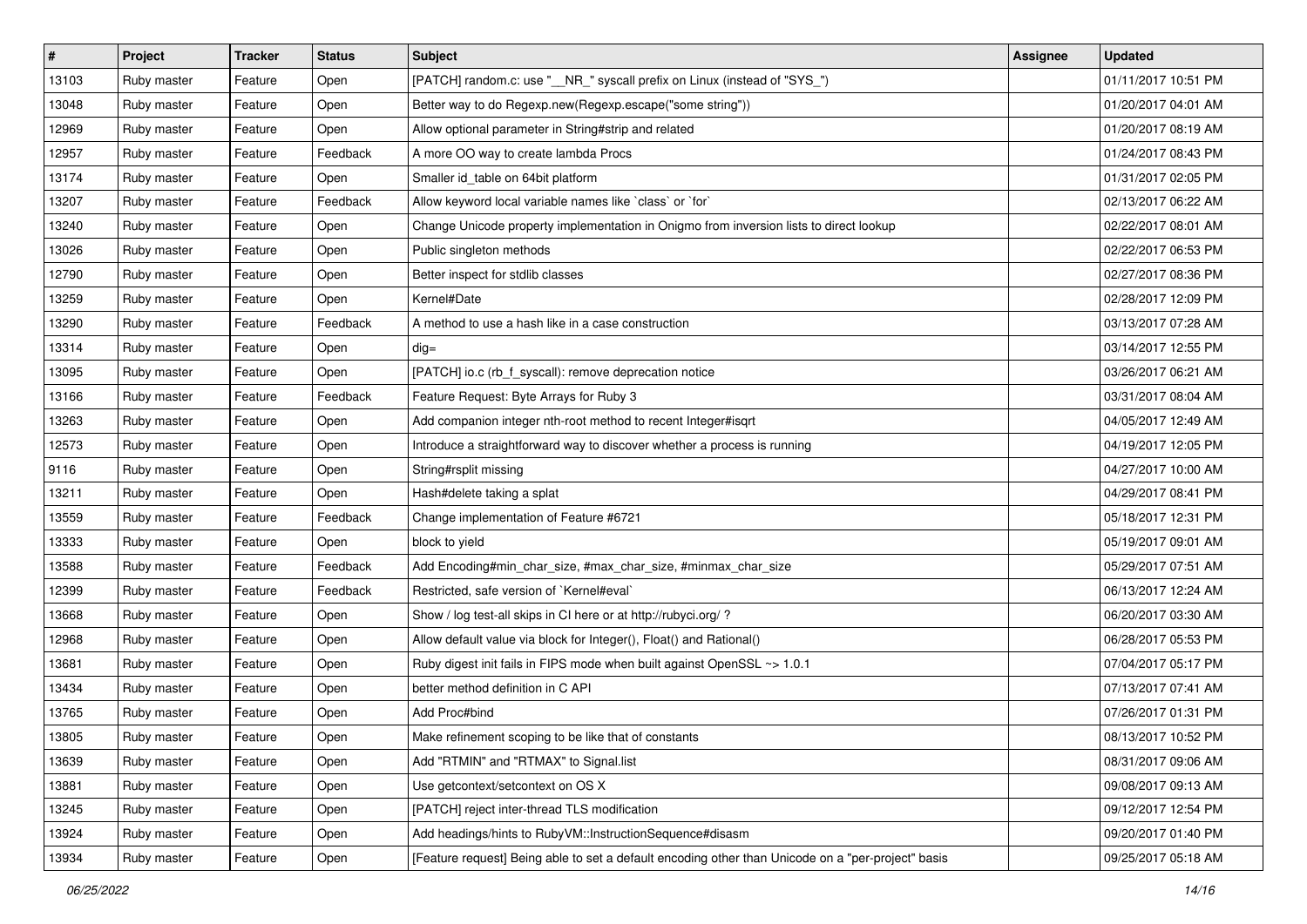| $\sharp$ | Project     | <b>Tracker</b> | <b>Status</b> | Subject                                                                                                               | <b>Assignee</b> | <b>Updated</b>      |
|----------|-------------|----------------|---------------|-----------------------------------------------------------------------------------------------------------------------|-----------------|---------------------|
| 13613    | Ruby master | Feature        | Feedback      | Prefer that require/require_relative/load to tell us permission error if the target file is unreadable                |                 | 09/25/2017 12:16 PM |
| 13922    | Ruby master | Feature        | Open          | Consider showing warning messages about same-named aliases - either directly or perhaps via the "did<br>you mean gem" |                 | 09/25/2017 12:21 PM |
| 13927    | Ruby master | Feature        | Open          | Integrate module_function as a core language type                                                                     |                 | 09/25/2017 10:30 PM |
| 13923    | Ruby master | Feature        | Feedback      | Idiom to release resources safely, with less indentations                                                             |                 | 09/26/2017 08:31 AM |
| 13395    | Ruby master | Feature        | Open          | Add a method to check for not nil                                                                                     |                 | 09/30/2017 12:53 PM |
| 12648    | Ruby master | Feature        | Open          | Enumerable#sort_by` with descending option                                                                            |                 | 10/05/2017 10:24 AM |
| 13936    | Ruby master | Feature        | Open          | Make regular expressions debugable                                                                                    |                 | 10/07/2017 01:25 AM |
| 14025    | Ruby master | Feature        | Open          | #initialize with ivars                                                                                                |                 | 10/19/2017 06:50 AM |
| 13869    | Ruby master | Feature        | Open          | Filter non directories from Dir.glob                                                                                  |                 | 10/20/2017 01:58 AM |
| 14040    | Ruby master | Feature        | Open          | deprecate HTTP.version_1_2                                                                                            |                 | 10/22/2017 09:32 AM |
| 13933    | Ruby master | Feature        | Open          | Add Range#empty?                                                                                                      |                 | 10/25/2017 09:19 AM |
| 12854    | Ruby master | Feature        | Feedback      | Proc#curry should return an instance of the class, not Proc                                                           |                 | 10/25/2017 09:59 PM |
| 10183    | Ruby master | Feature        | Open          | An alternative name for method `class`                                                                                |                 | 10/31/2017 11:42 AM |
| 14077    | Ruby master | Feature        | Open          | Add Encoding::FILESYSTEM and Encoding::LOCALE constants                                                               |                 | 11/03/2017 09:31 PM |
| 14084    | Ruby master | Feature        | Open          | Introduce Enumerator#next?                                                                                            |                 | 11/06/2017 03:28 PM |
| 14079    | Ruby master | Feature        | Open          | Validate argument list without calling method                                                                         |                 | 11/07/2017 03:20 AM |
| 14092    | Ruby master | Feature        | Open          | Add extension key argument to Tempfile                                                                                |                 | 11/08/2017 06:47 PM |
| 12700    | Ruby master | Feature        | Open          | regexg heredoc support                                                                                                |                 | 11/24/2017 12:53 AM |
| 13763    | Ruby master | Feature        | Open          | Trigger "unused variable warning" for unused variables in parameter lists                                             |                 | 11/28/2017 04:49 AM |
| 13124    | Ruby master | Feature        | Open          | Should #puts convert to external encoding?                                                                            |                 | 12/01/2017 06:45 PM |
| 14129    | Ruby master | Feature        | Open          | Feature Request: sockets - add support for recvmmsg                                                                   |                 | 12/12/2017 08:35 AM |
| 14052    | Ruby master | Feature        | Open          | Introduce SecureRandom.with_chars                                                                                     |                 | 12/12/2017 08:59 AM |
| 9992     | Ruby master | Feature        | Open          | Access Modifiers (Internal Interfaces)                                                                                |                 | 12/18/2017 03:04 PM |
| 2715     | Ruby master | Feature        | Feedback      | Optimization to avoid spawning shell in Kernel#system call should check for failure conditions                        |                 | 12/25/2017 06:00 PM |
| 4046     | Ruby master | Feature        | Feedback      | Saving C's ** argv and cwd allows Ruby programs to reliably restart themselves                                        |                 | 12/25/2017 06:14 PM |
| 4645     | Ruby master | Feature        | Feedback      | Pass existing buffer to getsockopt                                                                                    |                 | 12/25/2017 06:14 PM |
| 4712     | Ruby master | Feature        | Feedback      | File.writable? inaccurate in windows                                                                                  |                 | 12/25/2017 06:14 PM |
| 5145     | Ruby master | Feature        | Feedback      | Function extension of Array#transpose                                                                                 |                 | 12/25/2017 06:15 PM |
| 5360     | Ruby master | Feature        | Feedback      | BasicObject#binding                                                                                                   |                 | 12/25/2017 06:15 PM |
| 5606     | Ruby master | Feature        | Feedback      | String#each_match(regexp)                                                                                             |                 | 12/25/2017 06:15 PM |
| 5805     | Ruby master | Feature        | Feedback      | object hexid                                                                                                          |                 | 12/25/2017 06:15 PM |
| 6263     | Ruby master | Feature        | Feedback      | Simple access to toplevel object (main)                                                                               |                 | 12/25/2017 06:15 PM |